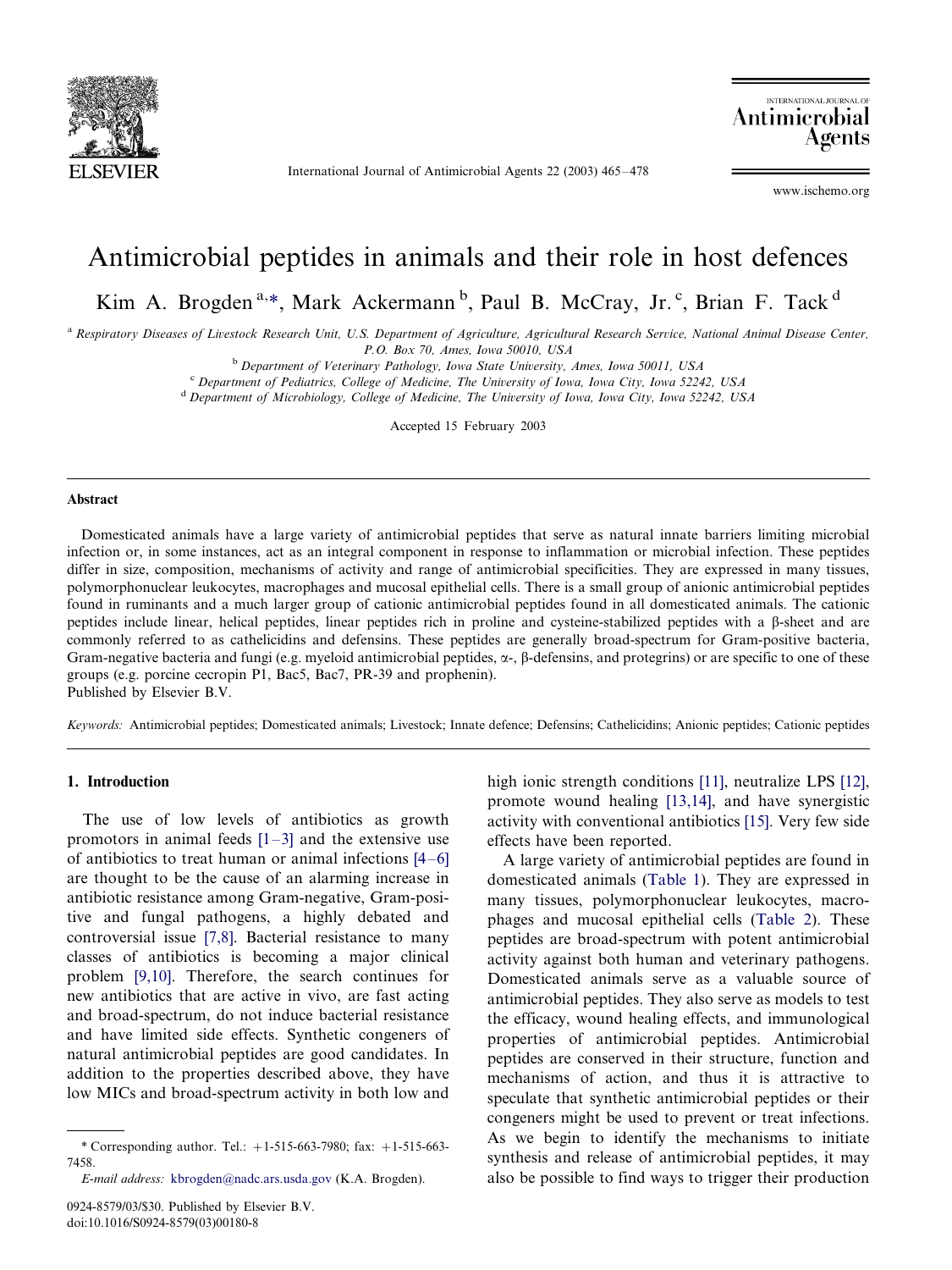<span id="page-1-0"></span>Table 1 Classes of antimicrobial peptides from domestic animals

| Class of peptide                                             | General antimicrobial activity<br>(references)                |
|--------------------------------------------------------------|---------------------------------------------------------------|
| Anionic peptides<br>Rich in aspartic and glutamic<br>acids   | Gram-negative, Gram-<br>positive bacteria [22,24]             |
| Cationic peptides                                            |                                                               |
| Linear and amphipathic helical<br>molecules                  |                                                               |
| Seminalplasmin                                               | Broad-spectrum [121]                                          |
| Myeloid antimicrobial peptides<br>(PMAP, SMAP, BMAP)         | Broad-spectrum [11,41]                                        |
| Porcine cecropin P1                                          | Gram-negative, some Gram-                                     |
|                                                              | positive bacteria [37,39]                                     |
| eCATH-1, eCATH-2, eCATH-3                                    | Broad-spectrum [35,50]                                        |
| Linear peptides rich in proline<br>Bac <sub>5</sub> and Bac7 | Gram-negative bacteria [20] but<br>can be broad spectrum [54] |
| PR-39                                                        | Gram-negative bacteria [20,59]                                |
| Indolicidin (rich in tryptophan)                             | Gram-negative, Gram-positive<br>bacteria [69]                 |
| Prophenin (rich in proline and<br>phenylalanine)             | Gram-negative bacteria [67]                                   |
| Cysteine-stabilized sheet mole-<br>cules                     |                                                               |
| $\alpha$ -, $\beta$ -Defensins                               | Broad-spectrum [20,77,81,122]                                 |
| Rhesus theta defensin-1 (RTD-1)                              | Broad-spectrum [94]                                           |
| Protegrins                                                   | Broad-spectrum [41,97]                                        |

in animals at stressful times when they are most susceptible to microbial infection (e.g. during transport, castration, weaning, etc.). In this review, an updated list of antimicrobial peptides found in domesticated animals is presented, including sites of antimicrobial peptide production, antimicrobial activity, and their potential use for therapeutic treatment of infectious disease.

# 2. Types of antimicrobial peptides and sites of antimicrobial expression

Antimicrobial peptides have been a popular topic of research and over 750 eucaryotic antimicrobial peptides have been reported [\(http://www.bbcm.uni](http://www.bbcm.univ.trieste.it/~tossi/pag5.htm)v.trieste.it[/](http://www.bbcm.univ.trieste.it/~tossi/pag5.htm) $\sim$ [tossi/pag5.htm](http://www.bbcm.univ.trieste.it/~tossi/pag5.htm)). These peptides are grouped according to similarities in charge, sequence homology, functional similarity and 3-dimensional structure  $[16-20]$  $[16-20]$ .

## 2.1. Anionic antimicrobial peptides

In 1992, ovine pulmonary surfactant was reported to kill Mannheimia haemolytica, Escherichia coli and Klebsiella pneumoniae [\[21\]](#page-10-0). The antimicrobial activity was due to three small  $(721.6-823.8)$  Da) anionic

peptides: H-GDDDDDD-OH, H-DDDDDDD-OH and H-GADDDDD-OH [\[22\].](#page-10-0) These peptides required zinc for maximal activity [\[22\]](#page-10-0) and were very similar to the charge-neutralizing propeptides of larger zymogens [\[23\]](#page-10-0), which when synthesized were also antimicrobial [\[24\]](#page-10-0). In addition to their innate antimicrobial activity, anionic antimicrobial peptides may also have a regulatory role in pulmonary metabolism. Their structure is similar to the charge-neutralizing propeptides of Group I serine proteases, and they may be capable of regulating, via negative feedback inhibition, the activity of pulmonary enzyme systems. Anionic peptides have been shown to be trypsin inhibitors.

Recently, anionic peptides have also been detected in cattle [\[25\]](#page-10-0). Anionic peptide concentration in bronchoalveolar lavage fluid from neonatal calves was found to be about threefold higher than that in adult cattle. However, bronchoalveolar lavage fluid from neonates had significantly less antimicrobial activity against M. haemolytica compared with the activity of bronchoalveolar lavage fluid from adults [\[25\]](#page-10-0).

In Western blots, antibody to anionic peptides detected larger zymogens in solubilized turbinate, tracheal, pulmonary tissue, liver, and small intestine [\[26\]](#page-10-0). In pulmonary tissue sections, antibodies identified accumulated protein in the apical cytoplasm of the bronchial and bronchiolar epithelium, in the cytoplasm of pulmonary endothelial cells and in an occasional alveolar macrophage [\[26\]](#page-10-0).

The mechanism of bacterial killing by anionic peptides is not known. Anionic peptides require zinc for maximal activity  $[22,27-29]$  $[22,27-29]$  and form a complex with it [\[30\]](#page-11-0). Therefore, it is attractive to speculate that zinc may form a cationic salt bridge that allows the peptide to overcome the net negative charge on the microbial surface. The peptide then penetrates the outer membrane without inducing any morphological changes [\[22\]](#page-10-0). Once in the cytoplasm, anionic peptides may then attach to ribosomes and inhibit ribonuclease activity similar to that seen with polymers of aspartic acid  $[31-33]$  $[31-33]$ . Ultimately, the cytoplasmic protein precipitates and settles out, suggesting an internal mechanism of protein inactivation [\(Fig. 1](#page-3-0)). Killing occurs within 30 min [\[22\]](#page-10-0).

# 2.2. Cationic antimicrobial peptides

Cationic antimicrobial peptides are very common in domesticated animals and vary considerably in their composition, structure and distribution among species [\[18,20\].](#page-10-0) They occur in three principle categories [\[16,17,19,20\]](#page-10-0): linear, helical peptides [\(Table 3\)](#page-4-0), linear peptides rich in proline ([Table 3\)](#page-4-0) and cysteine-stabilized peptides with a  $\beta$ -sheet ([Table 4](#page-5-0)). Within each of these groups are cathelicidins [\[34,35\],](#page-11-0) peptides that differ greatly in their sequences, structures and sizes. All have a high content of the basic amino acids arginine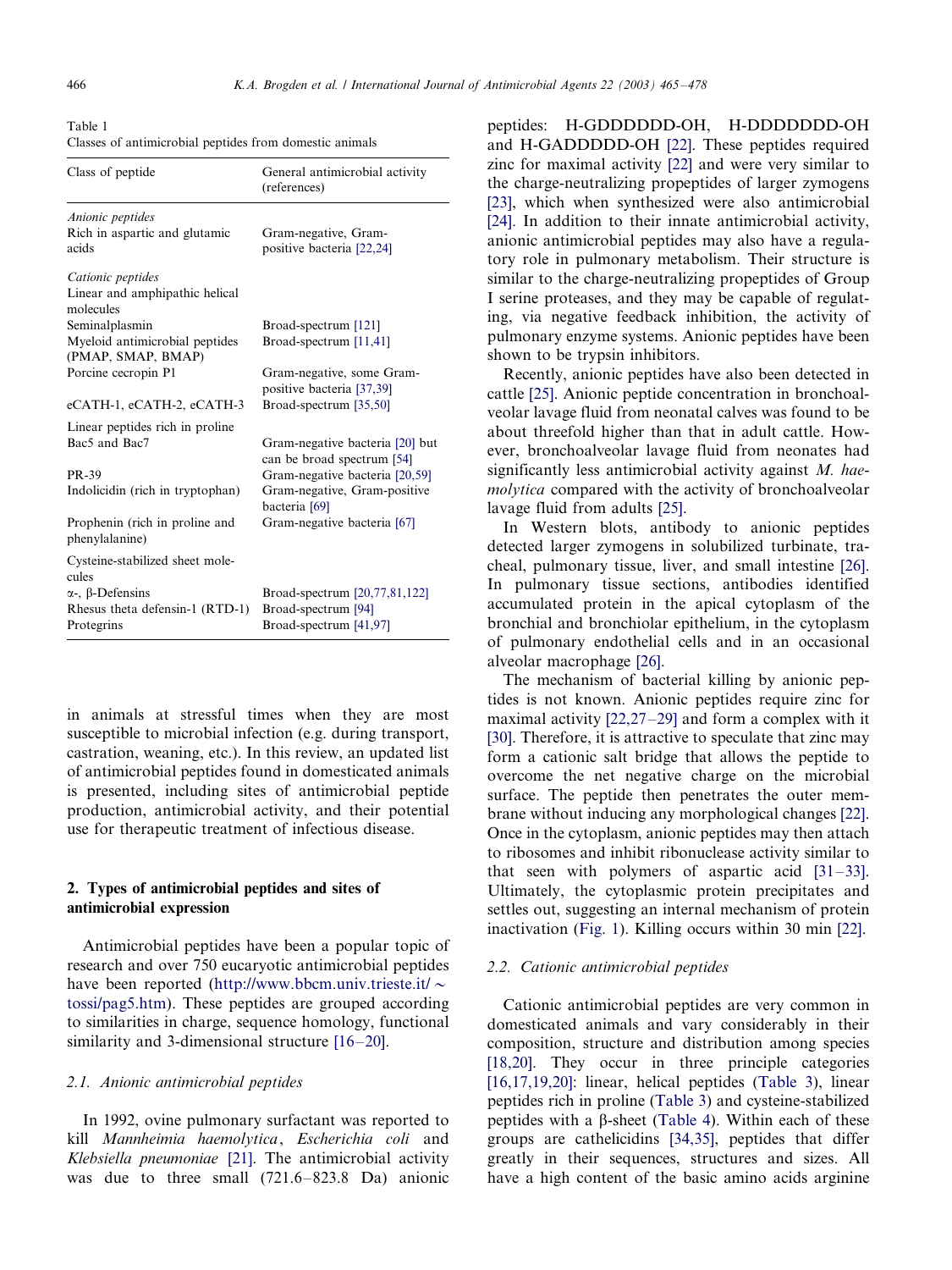<span id="page-2-0"></span>Table 2 Antimicrobial proteins in animals

| Animal<br>species | Peptide                                                                                                                | Tissue/cell type                                                                                                                                                                                                                                                                                                                                                                                                            | References                                                                                                                    |
|-------------------|------------------------------------------------------------------------------------------------------------------------|-----------------------------------------------------------------------------------------------------------------------------------------------------------------------------------------------------------------------------------------------------------------------------------------------------------------------------------------------------------------------------------------------------------------------------|-------------------------------------------------------------------------------------------------------------------------------|
| Cattle            | Anionic peptides                                                                                                       | neutrophils                                                                                                                                                                                                                                                                                                                                                                                                                 | $[25]$                                                                                                                        |
|                   | BNBD-1-3, $6-11$ , 13                                                                                                  | bone marrow, distal small intestine, trachea, lung, spleen, colon, bovine alveolar                                                                                                                                                                                                                                                                                                                                          | $[77 - 80]$                                                                                                                   |
|                   | BNBD-4                                                                                                                 | macrophages                                                                                                                                                                                                                                                                                                                                                                                                                 | [78, 80]                                                                                                                      |
|                   | BNBD-5                                                                                                                 | bovine alveolar macrophages                                                                                                                                                                                                                                                                                                                                                                                                 | [80]                                                                                                                          |
|                   | BNBD-12                                                                                                                | bone marrow, distal small intestine, trachea, colon                                                                                                                                                                                                                                                                                                                                                                         | $[78]$                                                                                                                        |
|                   | <b>TAP</b>                                                                                                             | nasal epithelium, trachea, bronchioles, alveolar macrophages                                                                                                                                                                                                                                                                                                                                                                | [81, 82, 84]                                                                                                                  |
|                   | LAP                                                                                                                    | alveolar macrophages, tongue                                                                                                                                                                                                                                                                                                                                                                                                | [80, 83]                                                                                                                      |
|                   | <b>EBD</b>                                                                                                             | alveolar macrophages, intestine                                                                                                                                                                                                                                                                                                                                                                                             | [80, 123]                                                                                                                     |
|                   | BMAP27                                                                                                                 | bone marrow myeloid cells                                                                                                                                                                                                                                                                                                                                                                                                   | [34, 124]                                                                                                                     |
|                   | BMAP28                                                                                                                 | bone marrow myeloid cells                                                                                                                                                                                                                                                                                                                                                                                                   | [34, 124]                                                                                                                     |
|                   | BMAP34                                                                                                                 | neutrophils, bone marrow myeloid cells, spleen, testis                                                                                                                                                                                                                                                                                                                                                                      | [34, 49]                                                                                                                      |
|                   | Bac5, Bac7                                                                                                             | neutrophils                                                                                                                                                                                                                                                                                                                                                                                                                 | [34, 53, 56, 125]                                                                                                             |
|                   | Indolicidin                                                                                                            | neutrophils                                                                                                                                                                                                                                                                                                                                                                                                                 | $[34,69-71]$                                                                                                                  |
|                   | Dodecapeptide                                                                                                          | neutrophils                                                                                                                                                                                                                                                                                                                                                                                                                 | [126, 127]                                                                                                                    |
| <b>Sheep</b>      | Anionic peptides                                                                                                       | turbinates, trachea, pulmonary tissue, liver, small intestine                                                                                                                                                                                                                                                                                                                                                               | [22, 26]                                                                                                                      |
|                   | Sheep BD-1                                                                                                             | tongue, trachea, rumen, reticulum, omasum, colon                                                                                                                                                                                                                                                                                                                                                                            | [86]                                                                                                                          |
|                   | Sheep BD-2                                                                                                             | ileum, colon                                                                                                                                                                                                                                                                                                                                                                                                                | [86]                                                                                                                          |
|                   | SMAP28                                                                                                                 | neutrophils                                                                                                                                                                                                                                                                                                                                                                                                                 | [45, 46]                                                                                                                      |
|                   | SMAP29                                                                                                                 | bone marrow myeloid cells                                                                                                                                                                                                                                                                                                                                                                                                   | $[11, 43 - 46]$                                                                                                               |
|                   | SMAP34                                                                                                                 | bone marrow myeloid cells                                                                                                                                                                                                                                                                                                                                                                                                   | $[11, 43 - 46]$                                                                                                               |
|                   | OaBac5α, β                                                                                                             | neutrophils                                                                                                                                                                                                                                                                                                                                                                                                                 | $[54]$                                                                                                                        |
|                   | OaBac <sub>6</sub>                                                                                                     | sheep genomic library                                                                                                                                                                                                                                                                                                                                                                                                       | [128]                                                                                                                         |
|                   | OaBac7.5                                                                                                               | bone marrow myeloid cells                                                                                                                                                                                                                                                                                                                                                                                                   | [44, 128]                                                                                                                     |
|                   | OaBac11                                                                                                                | sheep genomic library                                                                                                                                                                                                                                                                                                                                                                                                       | [128]                                                                                                                         |
|                   | Dodecapeptide                                                                                                          | bone marrow myeloid cells                                                                                                                                                                                                                                                                                                                                                                                                   | $[44]$                                                                                                                        |
| Goats             | Goat BD-1                                                                                                              | tongue, respiratory tract                                                                                                                                                                                                                                                                                                                                                                                                   | [88]                                                                                                                          |
|                   | Goat BD-2                                                                                                              | intestine                                                                                                                                                                                                                                                                                                                                                                                                                   | $[88]$                                                                                                                        |
|                   | ChBac5                                                                                                                 | neutrophils                                                                                                                                                                                                                                                                                                                                                                                                                 | $[54]$                                                                                                                        |
| Pigs              | Porcine BD-1<br>PMAP23<br>PMAP36<br>PMAP37<br>PR-39<br>$\beta$ PR-39<br>Cecropin P1<br>Prophenin-1, 2<br>Protegrin 1-5 | respiratory tract, digestive tract, thymus, spleen, lymph node, brain, liver, kidney, urinary [129]<br>bladder, testis, skin, heart, muscle, bone marrow, neutrophils, alveolar macrophages,<br>umbilical cord<br>bone marrow myeloid cells<br>bone marrow myeloid cells<br>bone marrow myeloid cells<br>intestinal epithelium, neutrophils<br>porcine liver genomic library<br>small intestine<br>leukocytes<br>leukocytes | [40, 42, 60]<br>[40, 41, 130]<br>[60, 131]<br>[38, 58, 62, 132]<br>[60]<br>[38, 39, 58]<br>[60, 67, 68, 133]<br>[60, 97, 134] |
| Horses            | eNAP-1<br>eCATH-1, eCATH-2,<br>eCATH-3                                                                                 | neutrophils<br>neutrophils                                                                                                                                                                                                                                                                                                                                                                                                  | [135]<br>[35,50]                                                                                                              |
| Poultry           | Gal 1/CHP1<br>Gal 1a/CHP2<br>Gal 2<br>Gal 3<br>THP 1<br>THP <sub>2</sub><br>THP 3<br>$GPV-1$                           | heterophils<br>heterophils<br>heterophils<br>tongue, bursa of Fabricius trachea, skin, oesophagus, air sacs, large intestine, kidney<br>heterophils<br>heterophils<br>heterophils                                                                                                                                                                                                                                           | [90, 91]<br>$[91]$<br>[90, 91]<br>[91, 93, 136]<br>[90, 137]<br>[90, 137]<br>[91, 93, 136, 137]<br>[91, 93, 136]              |

and lysine [\[11,36\].](#page-10-0) They have a common N-terminal preproregion of about 100 residues that is homologous to the cysteine protease inhibitor cathelin [\[13\].](#page-10-0) This conserved region also serves as the target for searches of new cathelicidins. The highly variable C-terminus contains the cationic antimicrobial domain. After synthesis, the C-terminus is cleaved off, forming the mature antimicrobial peptide.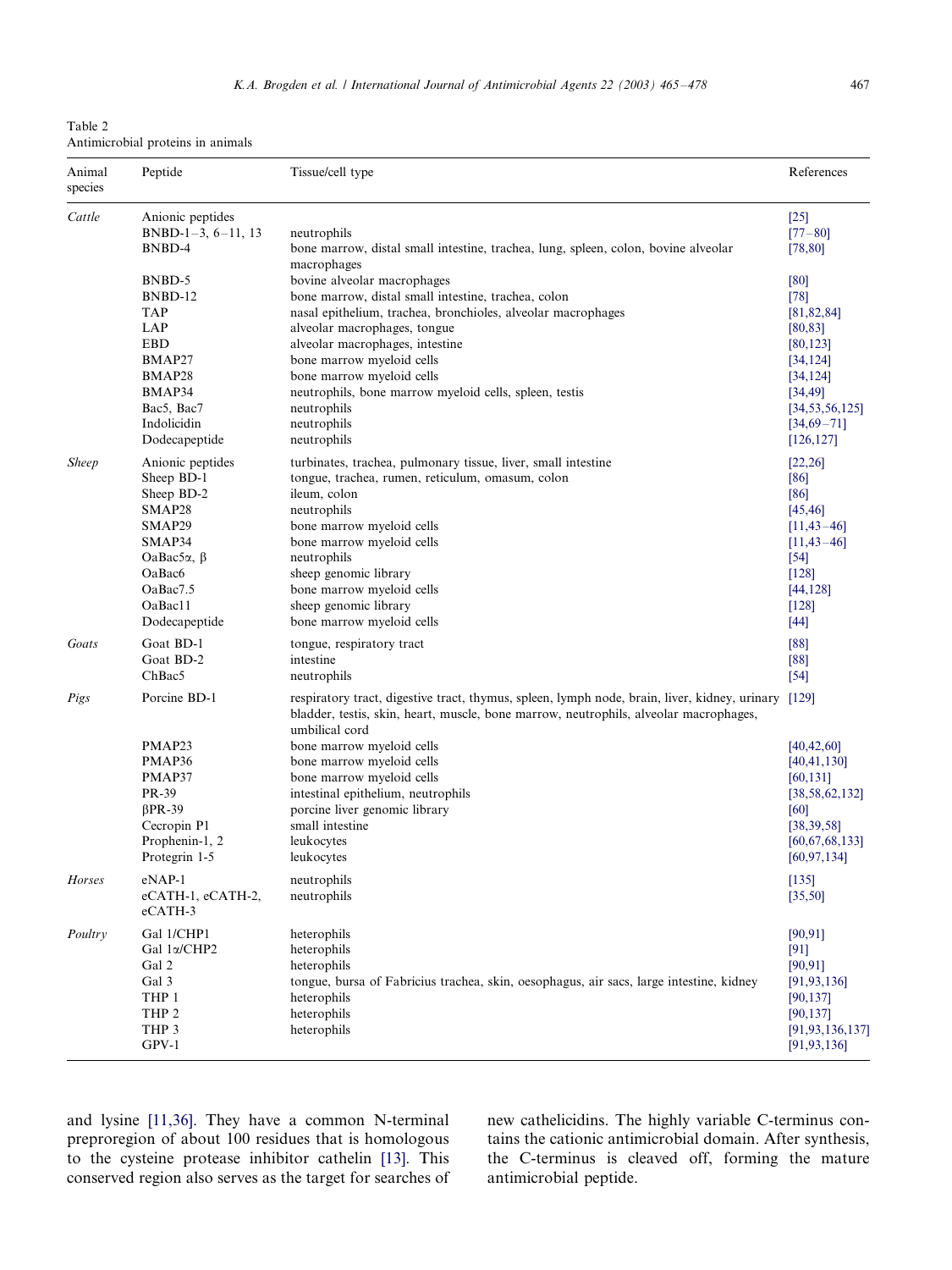<span id="page-3-0"></span>

Fig. 1. Transmission electron micrograph of M. haemolytica incubated in zinc saline solution containing 0.5 mM anionic peptide. Note the distended outer envelope and flocculated intracellular constituents in affected bacterial cells [\[22\].](#page-10-0)

# 2.2.1. Linear and amphipathic peptides that form a  $\alpha$ helix

These peptides are  $20-40$  residues in size, linear and helical without cysteine residues, and may or may not have a hinge or 'kink' in the middle. If they assume a  $\alpha$ helical structure, they become amphiphilic, which is necessary to permeabilize the bacterial cell membrane. Animal cathelicidins in this group include porcine cecropin P1; myeloid antimicrobial peptides from pigs (PMAP), sheep (SMAP) and cattle (BMAP), and the equine cathelicidins eCATH-1, eCATH-2 and eCATH-3 [\(Table 1\)](#page-1-0).

Cecropins are basic polypeptides with very potent and rapid antibacterial activity [\[37,38\].](#page-11-0) Cecropin P1, isolated from porcine small intestine, forms a helical molecule with a hinge-like sequence of Ser-Glu-Gly. It has a strong basic N-terminus and a hydrophobic stretch at the C-terminus and is highly active against Gramnegative bacteria and some Gram-positive bacteria  $[37-39]$  $[37-39]$ . The C-terminus carboxyl group is important for optimal activity against Gram-negative bacteria [\[38\]](#page-11-0). P1 is thought to bind to acidic phospholipids in the bacterial membrane and perturb the lipid packing in the bilayers [\[37\]](#page-11-0). This mechanism explains the specificity of this peptide for Gram-negative bacteria [\[37\]](#page-11-0).

A search of porcine bone marrow identified a transcript with an extended N-terminus similar to the cathelin proregions of porcine, bovine and rabbit

defence peptides [\[40\].](#page-11-0) The C-terminus encoded a novel peptide termed PMAP23 [\[40\].](#page-11-0) This peptide is unique and has only about 35% homology with CAP18 [\[41\]](#page-11-0). The sequence is highly cationic with five arginines and two lysines. Synthesized peptide displays remarkable in vitro antimicrobial activity against Gram-negative bacteria [\[41\]](#page-11-0), Gram-positive bacteria [\[41\]](#page-11-0), yeasts [\[42\]](#page-11-0) and moulds [\[42\]](#page-11-0). MICs range from  $2-16 \mu M$  [\[40,41\]](#page-11-0). Antibacterial [\[41\]](#page-11-0) and antifungal activities [\[42\]](#page-11-0) appear to be at the plasma membrane. The peptide can also prevent the regeneration of fungal cell walls.

SMAP29 and SMAP34 are potent, antimicrobial peptides of intense interest as potential candidates for the therapeutic treatment of acute and chronic respiratory infections including Pseudomonas aeruginosa associated with chronic respiratory inflammation in cystic fibrosis  $[11,43-47]$  $[11,43-47]$ . The structure and composition of SMAP29 (also known as SC5) was first deduced from sheep myeloid DNA [\[44,45\]](#page-11-0) and later synthesized to assess its antimicrobial activity [\[11,43,46\]](#page-10-0). SMAP29 has broad-spectrum antimicrobial activity against Gramnegative and Gram-positive bacteria and fungi [\[11,43,45,46\]](#page-10-0), is active in both low and high ionic strength conditions [\[11\]](#page-10-0), and induces significant morphological alterations in bacterial surfaces [\[46,48\]](#page-11-0). Its activity against multiple antibiotic-resistant pathogens from patients with cystic fibrosis is of particular interest [\[47\]](#page-11-0).

 $SMAP28-NH<sub>2</sub>$  is thought to be the native form of the peptide [\[45,46\]](#page-11-0) and synthesized SMAP28-NH<sub>2</sub> is anti-microbial [\[48\]](#page-11-0). Only recently,  $SMAP28-NH<sub>2</sub>$  has been isolated directly from ovine neutrophils (M. Ferguson, K. Brogden and B. Tack, unpublished observations).

The antimicrobial activity of cathelicidins is strongly dependent upon their compositions. In a recent study, the size and the amino acid composition of SMAP29 was systematically altered to create a family of 23 related peptides [\[48\].](#page-11-0) SMAP28, SMAP29, and a derivative of SMAP29 called ovispirin were all effective against Gram-negative bacteria (MIC range  $0.1-10.0$ mg/l), Gram-positive bacteria (MIC range  $0.8$  to  $>20.0$ mg/l), and Aspergillus fumigatus (MIC 2.5 mg/l). Congeners of SMAP29 were not as active as the native peptide. Large congeners of ovispirin  $($  > 16 residues) were more active than smaller congeners  $($  < 16 residues) of ovispirin. However, substituting residues in the peptide or adding an N-terminus amine improved antimicrobial activity of the small congeners [\[48\]](#page-11-0). Ovispirins (OV-1, OV-2 and OV-3) were active against multiple antibiotic-resistant P. aeruginosa, Burkholderia cepacia, Achromobacter xylosoxidans and Stenotrophomonas maltophilia strains isolated from CF patients  $(MIC, 0.03-16$  mg/l). Cathelicidin-derived peptides represent a novel class of antimicrobial agents and warrant further development as prophylactic or therapeutic agents for CF lung disease.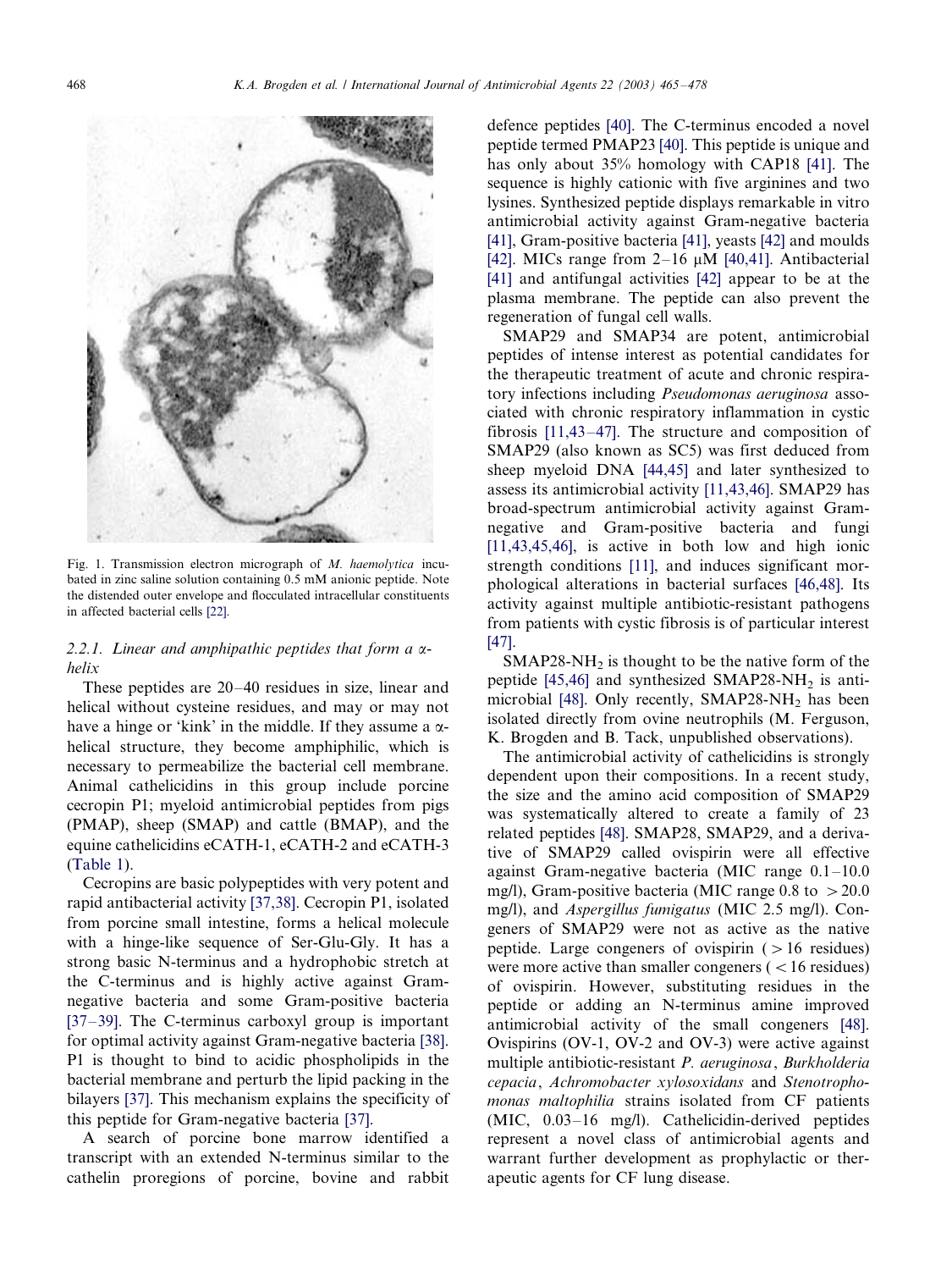<span id="page-4-0"></span>

| Table 3 |  |                                             |  |
|---------|--|---------------------------------------------|--|
|         |  | Cathelicidins found in domesticated animals |  |

| Cathelicidin                                                                                                                                                        | Sequence                                                                                                                                                                                                                                                                                                                                                                                                                                                                                                                     | References                                                                                                                                                    |
|---------------------------------------------------------------------------------------------------------------------------------------------------------------------|------------------------------------------------------------------------------------------------------------------------------------------------------------------------------------------------------------------------------------------------------------------------------------------------------------------------------------------------------------------------------------------------------------------------------------------------------------------------------------------------------------------------------|---------------------------------------------------------------------------------------------------------------------------------------------------------------|
| Cattle<br>BMAP27<br>BMAP28<br>BMAP34<br>Bac5<br>Bac7<br>Indolicidin                                                                                                 | GRFKRFRKKFKKLFKKLSPVIPLLHLG<br>GGLRSLGRKILRAWKKYGPIIVPIIRIG<br>GLFRRLRDSIRRGQQKILEKARRIGERIKDIFRG<br>RFRPPIRRPPIRPPFYPPFRPPIRPPIFPPIRPPFRPPLGPFPGRR<br>RRIRPRPPRLPRPRPRPLPFPRPGPRPIPRPLPFPRPGPRPIPRPLPFPRPGPRPIPRPL<br><b>ILPWKWPWWPWRRG</b>                                                                                                                                                                                                                                                                                 | [124]<br>[124]<br>$[34]$<br>[54, 56]<br>[34, 44]<br>[34, 69, 70]                                                                                              |
| Dodecapeptide                                                                                                                                                       | <b>RLCRIVVIRVCR</b>                                                                                                                                                                                                                                                                                                                                                                                                                                                                                                          | [34, 126, 127]                                                                                                                                                |
| <b>Sheep</b><br>OaBac5a<br>$OaBac5\beta$<br>OaBac6<br>OaBac7.5<br>OaBac11<br>SMAP29<br>SMAP34<br>Dodeca-peptide                                                     | RFRPXIRRPPIRPPFRPPFRPPVRPPIRPPFRPPFRPPIGPFPGRR<br>RFRPXILRPPIIPPFXPPFXPPVRPPIRPPFRPPFRPPIGPFPGRR<br>RRLRPRHQHFPSERPWPKPLPLPLPRPGPRPWPKPLPLPLPRPGLRPWPKPL<br>RRLRPRRPRLPRPRPRPRPRPRPRSLPLPRPQPRRIPRPILLPWRPPRPIPRPQPQPIPRWL<br>RRLRPRRPRLPRPRPRPRPRPRSLPLPRPKPRPIPRPLPLPRPRPKPIPRPLPLPRPRPRRIPR-<br>PLPLPRPRPRPIPRPLPLPQPQPSPIPRPL<br>RGLRRLGRKIAHGVKKYGPTVLRIIRIAG<br>GLFGRLRDSLQRGGQKILEKAERIWCKIKDIFRG<br><b>RICRIIFLRVCR</b>                                                                                              | [54, 128]<br>[54, 128]<br>[128]<br>[44, 128]<br>[128]<br>$[11, 43 - 46]$<br>$[11, 43 - 46]$<br>[44]                                                           |
| Goats<br>ChBac5                                                                                                                                                     | RFRPPIRRPPIRPPFNPPFRPPVRPPFRPPFRPPFRPPIGPFPGRR                                                                                                                                                                                                                                                                                                                                                                                                                                                                               | $[54]$                                                                                                                                                        |
| Pigs<br>PMAP23<br>PMAP36<br>PMAP37<br>Cecropin P1<br>PR-39<br>Protegrin-1<br>Protegrin-2<br>Protegrin-3<br>Protegrin-4<br>Protegrin-5<br>Prophenin-1<br>Prophenin-2 | RIIDLLWRVRRPQKPKFVTVWVR<br>GRFRRLRKKTRKRLKKIGKVLKWIPPIVGSIPLGCG<br>GLLSRLRDFLSDRGRRLGEKIERIGQKIKDLSEFFQS<br>SWLSKTAKKLENSAKKRISEGIAIAIQGGPR<br>RRRPRPPYLPRPRPPPFFPPRLPPRIPPGFPPRFPPRFP<br><b>RGGRLCYCRRRFCVCVGR</b><br><b>RGGRLCYCRRRFCICV</b><br><b>RGGGLCYCRRRFCVCVGR</b><br><b>RGGRLCYCRGWICFCVGR</b><br>RGGRLCYCRPRFCVCVGR<br>AFPPPNVPGPRFPPPNFPGPRFPPPNFPGPRFPPPNFPGPRFPPPNFPGPPFPPPIFPGPWFPPPPP-<br><b>FRPPPFGPPRFP</b><br>AFPPPNVPGPRFPPPNVPGPRFPPPNFPGPRFPPPNFPGPRFPPPNFPGPPFPPPIFPGPWFPPPPP-<br><b>FRPPPFGPPRFP</b> | [40, 130, 131]<br>[40, 41, 130]<br>[41, 131]<br>[38, 39]<br>[38, 132]<br>$[97]$<br>$[97]$<br>[97]<br>[41, 134, 138]<br>[41, 134, 138]<br>[41, 68]<br>[41, 68] |
| Horses<br>eCATH-1<br>eCATH-2<br>$e$ CATH-3                                                                                                                          | KRFGRLAKSFLRMRILLPRRKILLAS<br>KRRHWFPLSFQEFLEQLRRFRDQLPFP<br>KRFHSVGSLIQRHQQMIRDKSEATRHGIRIITRPKLLLAS                                                                                                                                                                                                                                                                                                                                                                                                                        | [35, 50]<br>[35, 50]<br>[35, 50]                                                                                                                              |

SMAP29 induces extensive ultrastructural damage in bacterial cells [\[47,48\].](#page-11-0) SMAP29 induces bacterial membrane blebs within 1 min, kills P. aeruginosa within 1 h and causes a dose-dependent, reversible decrease in transepithelial resistance within 5 h [\[47\].](#page-11-0) In transmission electron microscopy, SMAP29 induces damage characterized by rough surfaces containing extracellular debris and outer membranous blebs, thickened cell walls and electron dense cytoplasmic material ([Fig. 2](#page-6-0)). Interestingly, the ultrastructural changes induced by SMAP29 were different from that induced by other peptides like CAP18 [\[48\]](#page-11-0). In addition to severe membrane changes, SMAP29 rapidly penetrated the outer and inner membranes and entered into the bacterial cytoplasm as early as time  $0$  ([Fig. 2\)](#page-6-0).

BMAP34 is a peptide of 34 residues deduced from a bovine cathelicidin gene sequence [\[49\]](#page-11-0). BMAP34 is stored as a proform in the cytoplasmic granules of bovine neutrophils. CD spectroscopy and secondary structure analysis indicates that the peptide assumes an amphipathic alpha-helical conformation. The peptide exerts a broad-spectrum antimicrobial activity against both Gram-negative and Gram-positive bacteria and is not active against eukaryotic cells.

eCATH-1, eCATH-2 and eCATH-3 are cathelicidins identified in horse bone marrow cells by using RT-PCR to find the conserved cathelin-like propiece [\[35\].](#page-11-0) Sequence analysis of amplified products suggested the presence of three different cathelin sequences [\[35\]](#page-11-0) and the deduced C-terminus antimicrobial domains con-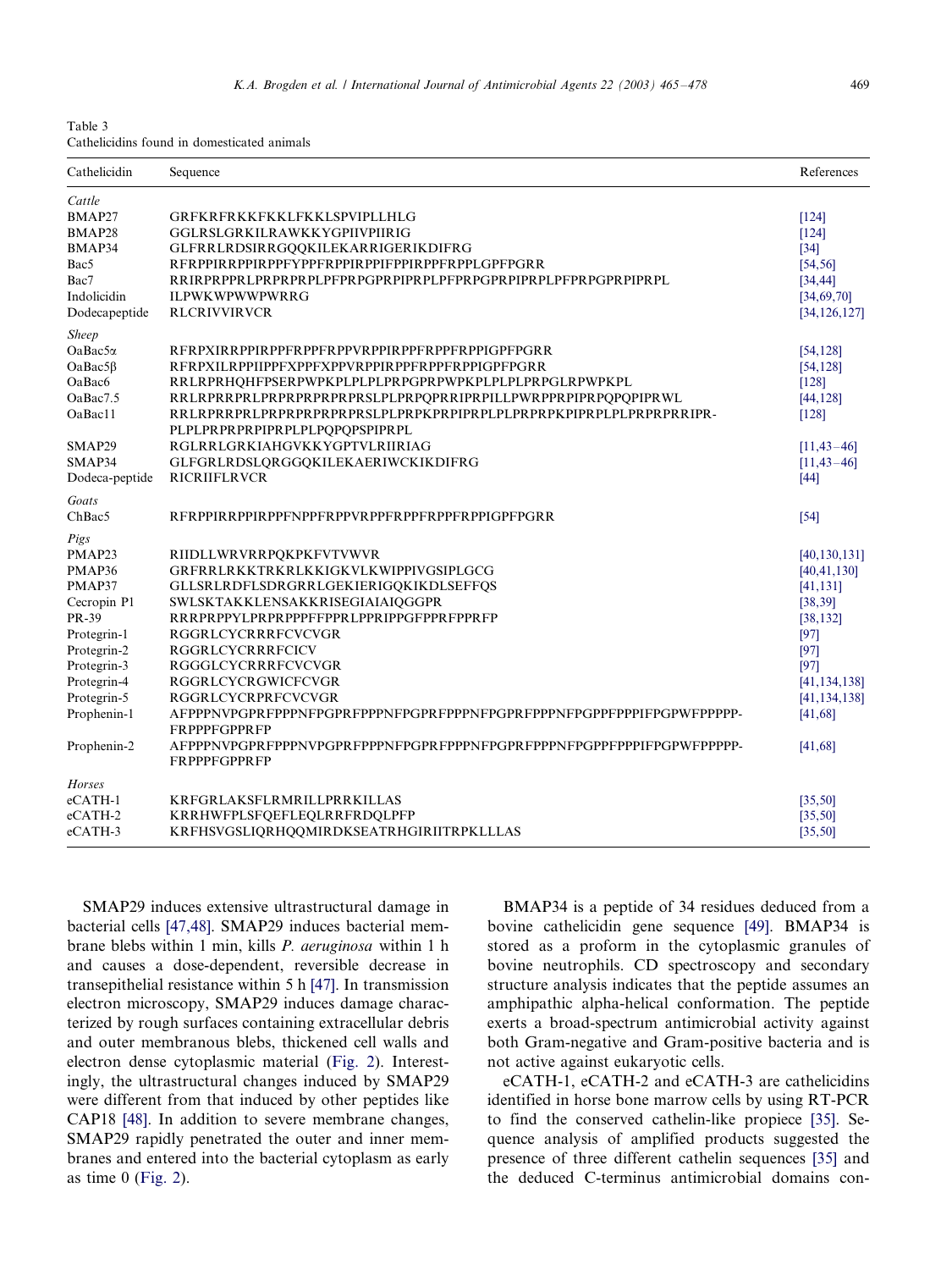<span id="page-5-0"></span>

| Table 4 |  |                                         |  |
|---------|--|-----------------------------------------|--|
|         |  | Defensins found in domesticated animals |  |

| Cattle<br><b>BNBD-1</b><br>DFASCHTNGGICLPNRCPGHMIQIGICFRPRVKCCRSW<br>BNBD-2<br>VRNHVTCRINRGFCVPIRCPGRTROIGTCFGPRIKCCRSW<br>BNBD-3<br>pEGVRNHVTCRINRGFCVPIRCPGRTRQIGTCFGPRIKCCRSW<br>pERVRNPQSCRWNMGVCIPFLCRVGMRQIGTCFGPRVPCCRR<br>BNBD-4<br>BNBD-5<br>pEVVRNPQSCRWNMGVCIPISCPGNMRQIGTCFGPRVPCCR<br>BNBD-6<br><b>pEGVRNHVTCRIYGGFCVPIRCPGRTRQIGTCFGRPVKCCRRW</b> | [77]<br>[77]<br>[77]<br>[77]<br>$[77]$<br>[77]<br>$[77]$<br>$[77]$ |
|-----------------------------------------------------------------------------------------------------------------------------------------------------------------------------------------------------------------------------------------------------------------------------------------------------------------------------------------------------------------|--------------------------------------------------------------------|
|                                                                                                                                                                                                                                                                                                                                                                 |                                                                    |
|                                                                                                                                                                                                                                                                                                                                                                 |                                                                    |
|                                                                                                                                                                                                                                                                                                                                                                 |                                                                    |
|                                                                                                                                                                                                                                                                                                                                                                 |                                                                    |
|                                                                                                                                                                                                                                                                                                                                                                 |                                                                    |
|                                                                                                                                                                                                                                                                                                                                                                 |                                                                    |
|                                                                                                                                                                                                                                                                                                                                                                 |                                                                    |
| BNBD-7<br>pEGVRNFVTCRINRGGFCVPIRCPGHRPQIGTCLGPRIKCCR                                                                                                                                                                                                                                                                                                            |                                                                    |
| BNBD-8<br>VRNFVTCRINRGFCVPIRCPGHRRQIGTCLGPQIKCCR                                                                                                                                                                                                                                                                                                                |                                                                    |
| <b>pEGVRNFVTCRINRGFCVPIRCPGHRROIGTCLGPOIKCCR</b><br>BNBD-9                                                                                                                                                                                                                                                                                                      | $[77]$                                                             |
| BNBD-10<br>pEGVRSYLSCWGNRGICLLNRCPGRMRQIGTCLAPRVKCCR                                                                                                                                                                                                                                                                                                            | $[77]$                                                             |
| BNBD-11<br>GPLSCRRNGGVCIPIRCPGPMROIGTCFGRPVKCCRSW                                                                                                                                                                                                                                                                                                               | $[77]$                                                             |
| BNBD-12<br>GPLSCGRNGGVCIPIRCPVPMRQIGTCFGRPVKCCRSW                                                                                                                                                                                                                                                                                                               | $[77]$                                                             |
| BNBD-13<br>SGISGPLSCGRNGGVCIPIRCPVPMRQIGTCFGRPVKCCRSW                                                                                                                                                                                                                                                                                                           | $[77]$                                                             |
| <b>TAP</b><br>NPVSCVRNKGICVPIRCPGSMKQIGTCVGRAVKCCRKK                                                                                                                                                                                                                                                                                                            | [81, 82, 84]                                                       |
| <b>LAP</b><br>QGVRNSQNCRRNKGICVPIRCPGSMRQIGTCLGAQVKCCRRK                                                                                                                                                                                                                                                                                                        | $[83]$                                                             |
| <b>EBD</b><br>GISNPLSCRLNRGICVPIRCPGNLRQIGTCFTPSVKCCRWR                                                                                                                                                                                                                                                                                                         | [80, 123]                                                          |
| <b>Sheep</b>                                                                                                                                                                                                                                                                                                                                                    |                                                                    |
| $SBD-1$<br>MRLHHLLLVLFFVVLSAGSGFTQGVRNRLSCHRNKGVCVPSRCPRHMRQIGTCRGPPVKCCRKK (prepropep-                                                                                                                                                                                                                                                                         | [86]                                                               |
| tide sequence)                                                                                                                                                                                                                                                                                                                                                  |                                                                    |
| MRLHHLLLVLFFVVLSAGSGFTHGVTDSLSCRWKKGICVLTRCPGTMRQIGTCGGPPVKCCRLK (prepropep-<br>$SBD-2$                                                                                                                                                                                                                                                                         | [86]                                                               |
| tide sequence)                                                                                                                                                                                                                                                                                                                                                  |                                                                    |
| Goats                                                                                                                                                                                                                                                                                                                                                           |                                                                    |
| GBD-1<br>GSGFTQGIRSRRSCHRNKGVCALTRCPRNMRQIGTCFGPPVKCCRKK                                                                                                                                                                                                                                                                                                        | [139]                                                              |
| $GBD-2$<br>GSGFTQGIINHRSCYRNKGVCAPARCPRNMRQIGTCHGPPVKCCRKK                                                                                                                                                                                                                                                                                                      | [139]                                                              |
| Pigs                                                                                                                                                                                                                                                                                                                                                            |                                                                    |
| PBD-1<br>KNIGNSVSCLRNKGVCMPGKCAPKMKQIGTCGMPQVKCCKRK                                                                                                                                                                                                                                                                                                             | [89]                                                               |
|                                                                                                                                                                                                                                                                                                                                                                 |                                                                    |
| Poultry                                                                                                                                                                                                                                                                                                                                                         |                                                                    |
| Gal $1\alpha$ /<br>GRKSDCFRKNGFCAFLKCPYLTLISGKCSRFHLCCKRIWG                                                                                                                                                                                                                                                                                                     | [91, 93]                                                           |
| CHP <sub>2</sub>                                                                                                                                                                                                                                                                                                                                                |                                                                    |
| Gal 1/<br><b>GRKSDCFRKSGFCAFLKCPSLTLISGKCSRFYLCCKRIWG</b>                                                                                                                                                                                                                                                                                                       | [90, 91, 93]                                                       |
| CHP1                                                                                                                                                                                                                                                                                                                                                            |                                                                    |
| Gal 2<br>LFC KGGSCHFGGCPSHLIKVGSCFGFRS CCKWPWNA                                                                                                                                                                                                                                                                                                                 | [90, 91, 93]                                                       |
| Gal 3<br>ATQCRIRGGFCRVGSCRFPHIAIGKCATFISCCGRAYEVDALNSVRTSPWLLAPGNNPH                                                                                                                                                                                                                                                                                            | $[93]$                                                             |
| THP 1<br>GKREKCLRRNGFCAFLKCPTLSVISGTCSRFOVCCKTLLG                                                                                                                                                                                                                                                                                                               | [90, 93]                                                           |
| THP <sub>2</sub><br>LFCKRGTCHFGRCPSHLIKVGSCFGFRSCCKWPSDA                                                                                                                                                                                                                                                                                                        | [90, 93]                                                           |
| $GPV-1$<br>TPIQCRIRGGFCRFGSCRFPHIAIAKCATFIPCCGSIWG                                                                                                                                                                                                                                                                                                              | [93]                                                               |

tained 26, 27, and 40 residues [\(Table 3\)](#page-4-0). Western blot analysis with antibodies to synthetic eCATH peptides suggested that eCATH-2 and eCATH-3 are functional gene products, whereas eCATH-1 is not. These peptides are thought to be stored as unprocessed forms in equine neutrophils and when released during inflammation, are cleaved to yield eCATH-2 and eCATH-3 as well as two smaller forms of eCATH-3 called eCATH- $3<sub>5-40</sub>$  and eCATH-3 $_{7-40}$ [\[50\]](#page-11-0). When synthesized and tested for their antimicrobial activity, eCATH-1 was the most effective against Gram-positive and Gram-negative bacteria. eCATH-2 displayed up to 16-fold higher MICs than eCATH-1 and eCATH-3. eCATH-3<sub>5-40</sub> and eCATH-3<sub>7-</sub> <sup>40</sup> were ineffective [\[50\].](#page-11-0)

#### 2.2.2. Linear peptides, rich in proline

These peptides are  $40-80$  residues in size, linear without cysteine residues and may form extended coils. They have a high proportion of select residues, particularly proline, arginine, glycine or tryptophan. Bactenecins (Bac5, Bac7), PR-39, prophenin and indolicidin are found in this group ([Table 1](#page-1-0)).

Bactenecins are arginine-rich antibacterial peptides from bovine  $[51-53]$  $[51-53]$ , ovine  $[54]$  and caprine  $[54]$ neutrophil granules. In cattle, they are containing a high content of proline (greater than 45%) and arginine (greater than 23%) residues [\[52,53\].](#page-11-0) Bac5 (sometimes called PR-42) has 42 amino acid residues and a mass of 5000 Da. The peptide has a repeated motif of Arg-Pro-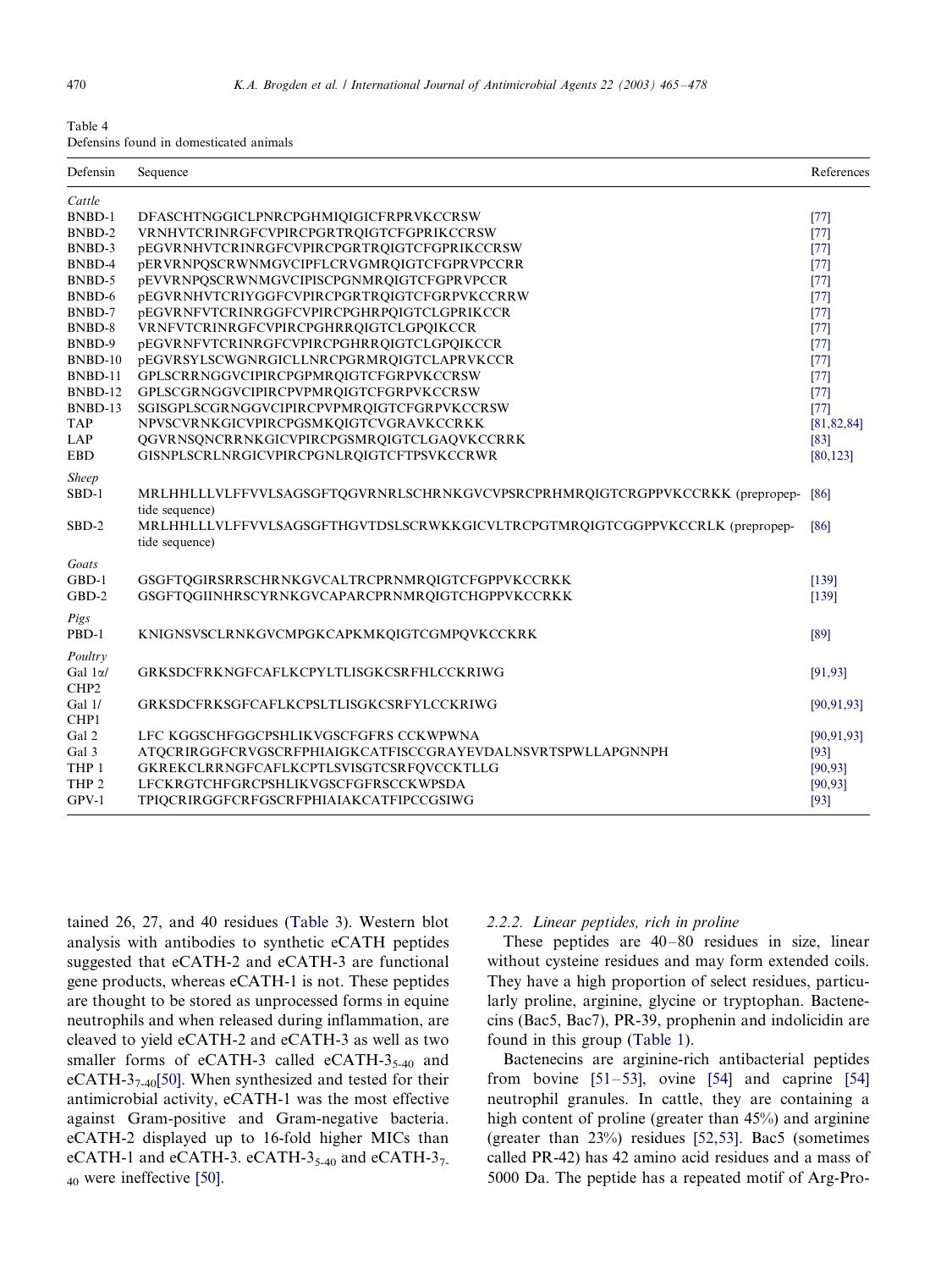out the gene [\[60\].](#page-11-0) PR-39 is directly involved in the host response to infection, and pigs infected with Salmonella cholerasuis had serum concentrations of PR-39 increase

<span id="page-6-0"></span>

Fig. 2. P. aeruginosa incubated with SMAP29. Specific antibody and Protein A colloidal gold labelling demonstrate the rapid penetration of the peptide into the bacterial cell. Note the extensive outer membrane material that has been 'scrubbed' from the bacterial cell surface [\[48\]](#page-11-0).

Pro triplets alternating with single apolar residues [\[52\]](#page-11-0). Bac7 (sometimes called PR-59) has 59 residues and a mass of 7000 Da. The peptide has three tandem repeats of a tetradecamer characterized by several Pro-Arg-Pro triplets spaced by single hydrophobic amino acids [\[52\]](#page-11-0). A Bac4 molecule has been found but is thought to be non-functional, and synthetic Bac4 has no antibacterial activity [\[55\]](#page-11-0). Bac5 and Bac7 are stored as proproteins of 20 and 16 kDa, respectively, in large cytoplasmic granules present in the neutrophils [\[56,57\]](#page-11-0) and become activated by proteases in the azurophils when these granules fuse with the probactenecin-containing granules [\[57\]](#page-11-0). Both Bac5 and Bac7 have potent antimicrobial activity in vitro [\[52,53\].](#page-11-0)

In sheep, there is some heterogeneity in Bac5. Two proline-rich peptides,  $OaBac5\alpha$  and  $OaBac5\beta$ , were isolated from elastase-treated extracts of sheep leuko-cytes [\[54\]](#page-11-0). OaBac5 $\beta$  was 20-30% as abundant as OaBac5a, 38 Da smaller and differed from it in 2 of 17 residues [\[54\].](#page-11-0) OaBac5 $\alpha$  and ChBac5 both exhibited potent, broad-spectrum antimicrobial activity.

PR-39, originally isolated from the upper part of the small intestine of the pig, contains high concentrations of proline  $(45-49\%)$  and arginine  $(24-29\%)$  [\[58,59\]](#page-11-0). Different forms occur, and PR-39 isolated from porcine

threefold over prechallenge concentrations of  $13.6 \pm 1.0$ ng/ml [\[61\]](#page-11-0). Synthetic and natural forms of the peptide are active for Gram-negative bacteria only and MICs range from  $1-4 \mu M$  [\[58,62\].](#page-11-0) However, PR-39 is active against drug-susceptible as well as multi-drug-resistant clinical isolates of Mycobacterium tuberculosis [\[63\]](#page-11-0). PR-39 does not induce membrane lysis nor kills bacteria by a non-pore forming mechanism (Table 5). Instead, it kills bacteria by a mechanism that stops protein and DNA synthesis after a lag period of about 8

min [\[58\].](#page-11-0) Growing bacteria are killed faster than nongrowing bacteria [\[58\].](#page-11-0) A charged N-terminus is important for peptide activity and the functional antibacterial domain is in the first 26 amino acid residues of the Nterminus [\[59\].](#page-11-0)

PR-39 also affects cell development, differentiation and metastatic transformation [\[64\].](#page-11-0) PR-39 inhibits the NADPH oxidase activity of neutrophils by blocking assembly of this enzyme [\[65\]](#page-11-0). Again, the presence of a charged N-terminus is important for these peptide activities in mammalian systems. For example, PR-39 is a calcium-dependent chemoattractant of neutrophils but not mononuclear cells, and the chemotactic domain is in the first 26 amino acid residues [\[66\]](#page-11-0).

Prophenin is another antimicrobial peptide isolated from porcine leukocytes [\[60,67,68\]](#page-11-0). The name reflects the abundance of proline (57.1%) and phenylalanine (19.0%) residues. Two forms exist, prophenin-1 [\[67\]](#page-11-0) and prophenin-2 [\[60,67\],](#page-11-0) that differ in their compositions. Prophenin-1 is an 8683 Da peptide of 79 residues encoded on a cathelin-containing precursor [\[67\]](#page-11-0). It contains 42 (53.2%) proline and 15 (19.0%) phenylalanine residues. The N-terminal 60 residues consist of three perfect and three nearly perfect repeats of a decamer, FPPPNFPGPR. Prophenin-1 is substantially more active in vitro against E. coli than against Listeria monocytogenes [\[67\]](#page-11-0).

Table 5

Mechanisms of antimicrobial activity of peptides from domesticated animals

| Antimicrobial activity                                                          | Peptide                    | References |
|---------------------------------------------------------------------------------|----------------------------|------------|
| Ion channel formation                                                           | cecropins                  | [58, 140]  |
|                                                                                 | defensins                  | [141]      |
| Inhibition of DNA and protein synthesis                                         | <b>PR-39</b>               | [58]       |
| Effect on transport and energy metabolism Bac5, Bac7<br>in cytoplasmic membrane |                            | [51]       |
| Flocculation of intracellular contents                                          | anionic pep- [22]<br>tides |            |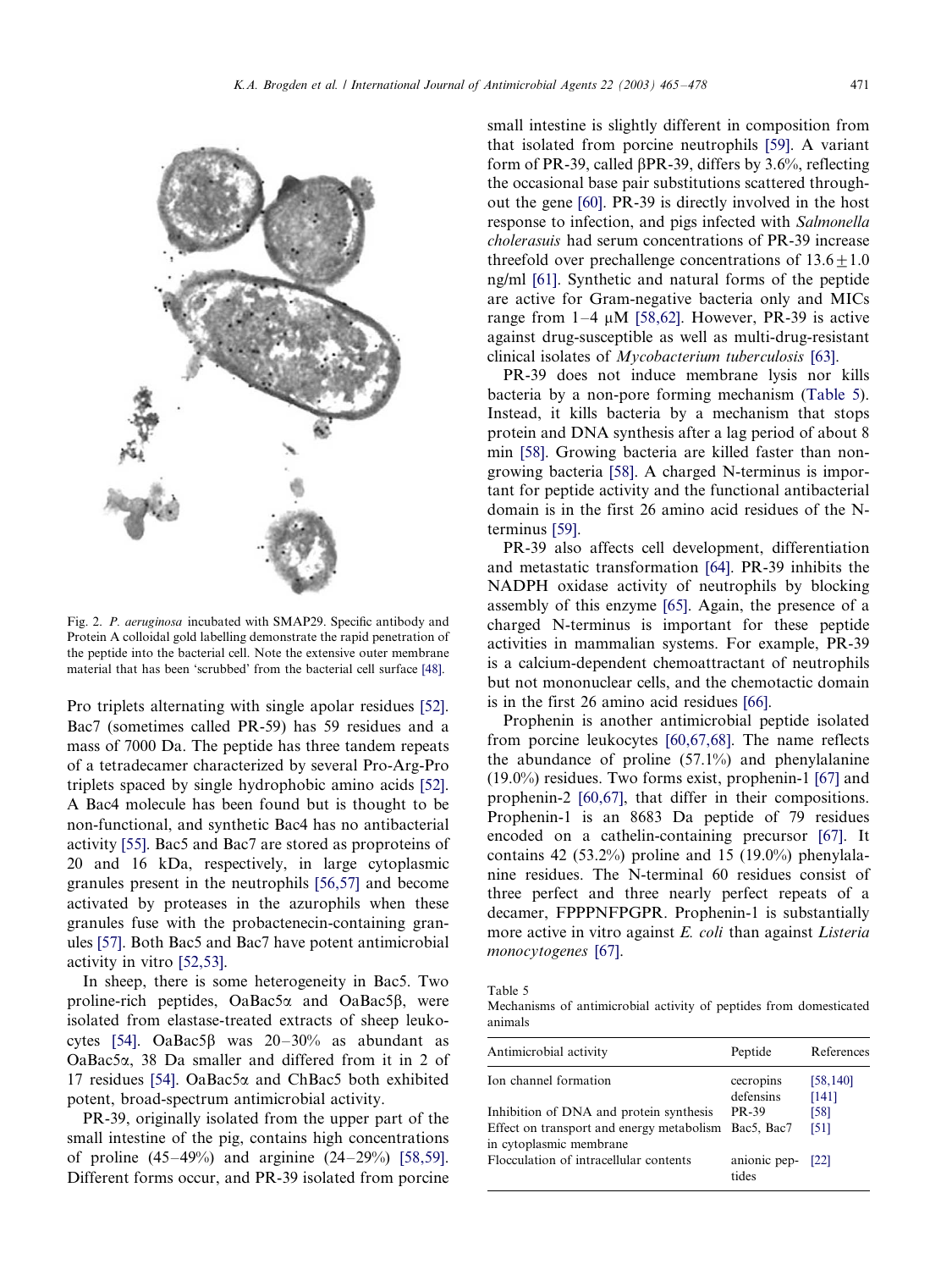Indolicidin is a tryptophan-rich, 13 amino acid, antimicrobial peptide isolated from the large cytoplasmic granules of bovine neutrophils [\[69\]](#page-12-0). The deduced form from bovine marrow cells is a 14 amino acid peptide [\[70\]](#page-12-0). The glycine found at the C-terminus end of the peptide is not found in the purified peptide [\[69\]](#page-12-0), suggesting that the deduced sequence is very likely involved in post-translational peptide amidation. The peptide contains five tryptophans, three prolines, three basic residues, and no acidic residues [\[69,71\]](#page-12-0). The MIC is less than 10 mg/l for both Gram-negative and Grampositive bacteria [\[69\]](#page-12-0). Indolicidin is highly membraneactive and is believed to disrupt cell membranes by binding to phospholipids [\[71\]](#page-12-0).

# 2.2.3. Cysteine-stabilized peptides with a  $\beta$ -sheet structure

These peptides are  $16-40$  residues in size, contain cysteines, have two or more disulphide bonds and form a stabilized b-sheet structure. This group contains the  $\alpha$ -, B-defensins and protegrins [\(Tables 1 and 4](#page-1-0)).

 $\alpha$ -Defensins, often called classical defensins, have 29– 35 residues and are found in the azurophil granules of neutrophils of humans and many smaller mammalian species such as guinea pigs, rabbits, rats and mice [\[72\]](#page-12-0). These peptides are stored in high concentrations in granules, specialized organelles of phagocytes (granulocytes and some macrophages) and Paneth cells [\[72\]](#page-12-0). They are active at  $1-100$  mg/l against Gram-positive bacteria, Gram-negative bacteria, mycobacteria, fungi and enveloped viruses  $[72-75]$  $[72-75]$ .

 $\beta$ -Defensins have 38-42 residues and are arginine-rich with broad antimicrobial, antiviral and cytotoxic activ-ity [\[76\]](#page-12-0). In cattle, thirteen  $\beta$ -defensins are found in the granule-rich cytoplasmic fraction of purified blood neutrophils and are called bovine neutrophil beta defensins or BNBD [\[77\]](#page-12-0). These 13 homologous peptides are highly cationic and share conserved consensus sequence with epithelial antimicrobial peptides [\[77\].](#page-12-0) All were active against S. aureus and E. coli [\[77\].](#page-12-0)

BNBD-4, BNBD-12 and BNBD-13 have been studied in detail [\[78,79\]](#page-12-0). Early work with BNBD-12 established that disulphide motifs of BNBD differed from that of classical defensins, showing that  $\beta$ - and  $\alpha$ -defensins have differently folded chains, though they share several functional properties [\[79\]](#page-12-0). The 41 residue of BNBD-4 was found to originate from a 63 residue prepropeptide, whereas the 38 and 42 residues BNBD-12 and BNBD-13 originated from a common 60 residue prepropeptide [\[78\]](#page-12-0). Two-exon genes that are closely related to bovine epithelial defensin genes encode the peptides. BNBD-4 and BNBD-12/13 mRNAs are abundant in bone marrow but are expressed differentially in certain nonmyeloid tissues [\[78\].](#page-12-0) BNBD-12 is in dense granules and is the predominant organelle form in myeloid cells. In bovine alveolar macrophages, BNBD-4, BNBD-5, TAP, and EBD are constitutively expressed [\[80\]](#page-12-0). Exposure to LPS did not induce BNBD expression in bovine alveolar macrophages but did induce expression of tumour necrosis factor alpha.

Two epithelial b-defensins, tracheal antimicrobial peptide (TAP), and lingual antimicrobial peptide (LAP) are found in columnar cells of the pseudostratified epithelium throughout the conducting airway and tongue  $[81-84]$  $[81-84]$ . TAP is expressed in nasal, tracheal and bronchiolar tissues [\[84\].](#page-12-0) However, mRNA encoding TAP is more abundant in the respiratory mucosa than in whole lung tissue [\[82\]](#page-12-0) and is not expressed in alveolar sections or submucosal glands [\[84\].](#page-12-0) TAP is not expressed prenatally in foetal calves [\[84\].](#page-12-0) LAP was isolated from bovine tongue and has a broad-spectrum of antibacterial and antifungal activities [\[83\].](#page-12-0)

TAP gene expression dramatically increases in primary cultures of bovine airway epithelial cells incubated with LPS [\[84,85\].](#page-12-0) At 10 ng/ml, there was a 5- to 10-fold increase in TAP expression [\[85\]](#page-12-0). Similarly, LAP mRNA was markedly increased in the epithelium surrounding naturally occurring tongue lesions. This increase coincided with the cellular hallmarks of acute and chronic inflammation in the underlying lamina propria, supporting its role as an integral component of the inflammatory response.

In sheep, SBD-1 and SBD-2 are expressed throughout the gastrointestinal tract [\[86\].](#page-12-0) SBD-1 mRNA is the most prevalent from the tongue to colon with the exception of the distal ileum, where SBD-2 mRNA predominates. SBD expression also varies significantly between animals and is developmentally regulated both pre- and post-natally. High resolution chromosomal fluorescence in situ hybridization (FISH) and R-banding localized the  $\beta$ -defensin cluster to chromosome band 24q13 [\[87\]](#page-12-0).

In goats, two b-defensin precursors, preproGBD-1 and preproGBD-2, are also found [\[88\].](#page-12-0) They are identical in 96.8% of their bases and 88.2% (60 of 68) of their amino acids. However, preproGBD-1 is expressed principally in the tongue and respiratory tract, whereas preproGBD-2 is expressed throughout the intestine.

In pigs, PBD-1 is expressed in the cornified tip of the filiform papillae of the dorsal tongue and in the superfilial squamous cell layers of the buccal mucosa [\[89\]](#page-12-0). The cDNA sequence of PBD-1 encodes a 64 amino acid prepro-peptide, which contains the 42 residue natural form [\[89\]](#page-12-0). mRNA was detected throughout the respiratory and digestive tracts and also in thymus, spleen, lymph node, brain, liver, kidney, urinary bladder, testis, skin, heart, muscle, bone marrow, peripheral blood neutrophils, alveolar macrophages and umbilical cord. The peptide is antimicrobial at 40 mg/l, and activity is synergistic with other neutrophil-derived antimicrobial peptides, such as PG-3 and PR-39 [\[89\].](#page-12-0)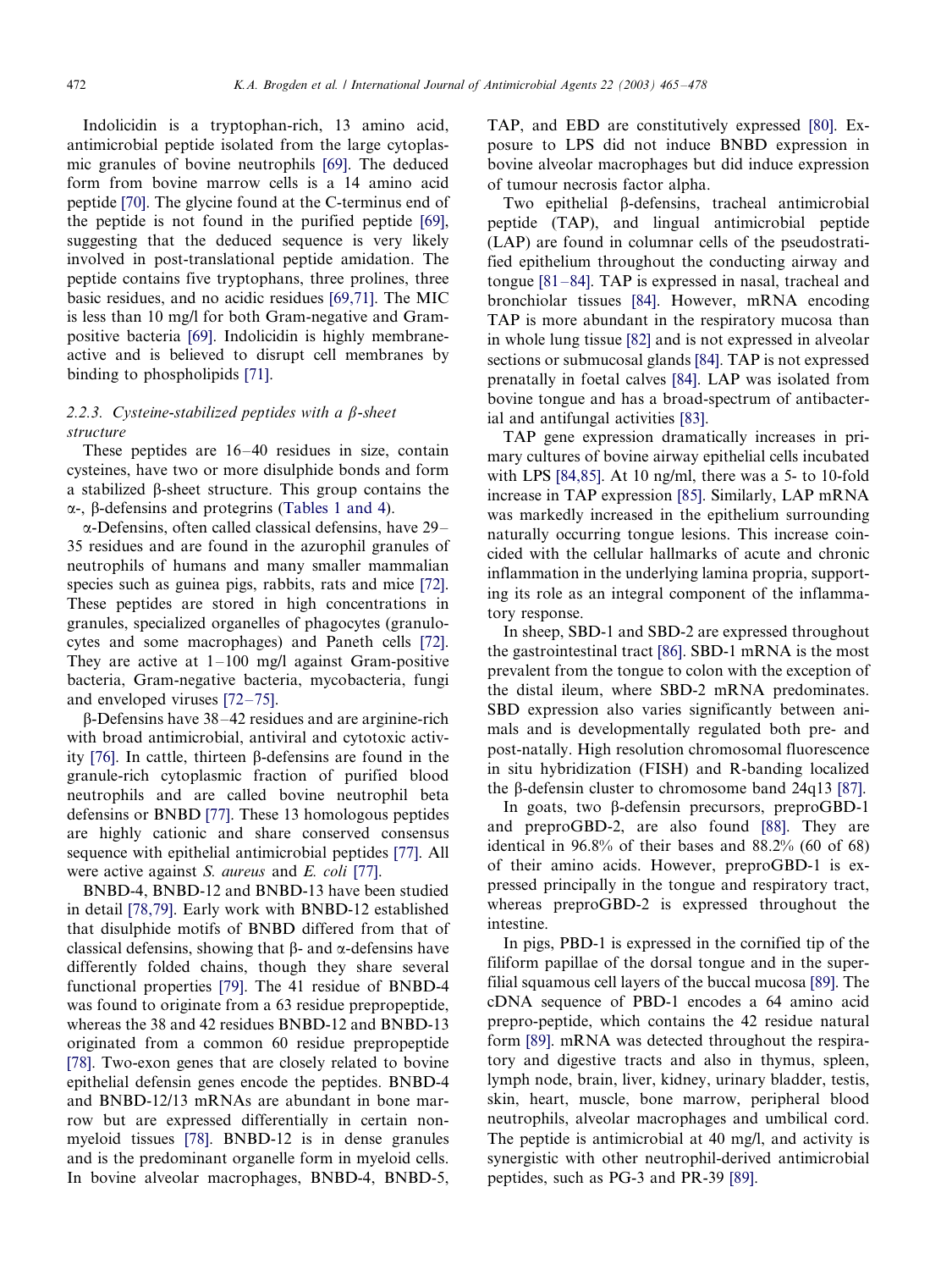In poultry, four chicken  $\beta$ -defensins (Gal 1/CHP1, Gal  $1\alpha$ /CHP2, Gal 2, and Gal 3) and four turkey  $\beta$ defensins (THP 1, THP 2, THP 3 and GPV-1) have been reported  $[90-93]$  $[90-93]$ . The peptides contain  $36-39$  amino acid residues and are relatively cationic due to their numerous lysine and arginine residues. Three intramolecular cystine disulphide bonds are present [\[91\].](#page-12-0) These peptides were  $> 90\%$  effective at 2–16 mg/l concentrations against E. coli and L. monocytogenes [\[91,92\].](#page-12-0) In normal chickens, the expression of Gal-3 is especially prominent in the tongue, bursa of Fabricius and trachea [\[93\]](#page-12-0) but also occurs in the skin, oesophagus, air sacs, large intestine and kidney. Tracheal expression of Gal 3 increased significantly after experimental infection of chickens with Haemophilus paragallinarum, whereas its expression in the tongue, oesophagus, and bursa of Fabricius was unaffected. The precursor of Gal 3 contains a long C-terminal extension not present in the prepropeptide. By comparing the cDNA sequences of Gal 3 and GPV-1, it appears that a 2-nucleotide insertion into the Gal 3 gene has induced a frameshift that reads through the original stop codon and allows the chicken propeptide to lengthen.

Another defensin-like molecule was recently isolated from the granules of neutrophils and monocytes of rhesus macaques [\[94\].](#page-12-0) This peptide is an 18-residue macrocyclic, tridisulphide antibiotic peptide termed rhesus theta defensin-1 (RTD-1). The peptide backbone is cyclized through peptide bonds with an extended betahairpin structure with turns at one or both ends [\[95\].](#page-12-0) In contrast to numerous other antimicrobial peptides, RTD-1 does not display any amphiphilic character, even though surface models of RTD-1 exhibit a certain clustering of positive charges [\[95\]](#page-12-0). It is microbicidal for bacteria and fungi at low micromolar concentrations. Antibacterial activity of the cyclic peptide was threefold greater than that of an open-chain analog, and the cyclic conformation was required for antimicrobial activity in the presence of 150 mM sodium chloride. Biosynthesis of RTD-1 involves the head- to-tail ligation of two  $\alpha$ defensin-related nonapeptides, requiring the formation of two new peptide bonds.

Animal protegrins consist of five cysteine-rich naturally occurring cationic antimicrobial peptides [\[96\].](#page-12-0) In porcine leukocytes, protegrins contain 16 residues with four cysteines stabilized by two intramolecular disulphide bonds [\[97\].](#page-12-0) Although the primary amino acid sequences of the protegrins show minimal homology to the  $\beta$ -defensins, the first 3-cysteine residues are spaced identically to those of  $\alpha$ -defensins [\[97\]](#page-12-0). Two antiparallel  $\beta$ -sheets are linked by a  $\beta$ -hairpin turn [\[96\].](#page-12-0) In artificial membranes, they form dimeric structures, which aggregate forming a larger pore [\[96\]](#page-12-0). Protegrins are stored as inactive proforms in neutrophil granules and are activated extracellularly by neutrophil elastase [\[98\].](#page-12-0) They have potent activity against Gram-negative bacteria, Gram-positive bacteria and fungi [\[97\]](#page-12-0).

# 2.3. Peptides as fragments of larger proteins

One final area worth mentioning includes the isolation of antimicrobial domains often residing in larger antimicrobial proteins. These domains are thought to be natural enzymatic digestion products of larger molecules, perhaps consumed and degraded in the intestinal tract. These include lysosome residues 98 through 112 [\[99\]](#page-12-0), a lactoferrin fragment called lactoferricin  $[100-104]$  $[100-104]$ and hen ovotransferrin residues located within the  $109-$ 200 sequence of the N-terminus [\[105\]](#page-12-0). These studies suggest that ingested bovine lactoferrin is partially degraded by gastric contents to antimicrobial fragments containing the lactoferricin region [\[103\].](#page-12-0) These peptides then exhibit broad-spectrum antimicrobial activity in the gastrointestinal tract [\[100,101,104\]](#page-12-0).

#### 3. Therapeutic potential

The highly active nature of antimicrobial peptides in vitro suggests these peptides might be effective in treating bacterial infections in vivo. To test this, a model of acute pneumonia in lambs was established using the ovine respiratory pathogen M. haemolytica. In one study, a single bronchial instillation of 0.5 mg SMAP29 reduced the concentration of bacteria in both the bronchoalveolar lavage fluid and consolidated pulmonary tissues [\[43\]\(](#page-11-0)[Fig. 3\)](#page-9-0). In another study, a single bronchial instillation of 0.5 mg anionic peptide also reduced pulmonary inflammation and the concentration of M. haemolytica in infected lung tissue [\[106\].](#page-12-0) The in vitro and in vivo effectiveness of SMAP29 and anionic peptides suggests that they may have applications in the treatment or prevention of pulmonary infections. However, further studies are needed to confirm these findings and also to determine the optimal doses and intervals of antimicrobial peptide therapy.

#### 4. Future areas of research

The field of antimicrobial peptides in animals is expanding and substantial advances are expected. First, new genes encoding antimicrobial peptides will likely be found in sequenced animal genomes. For example, four b-defensins were discovered in human tissues, urine, and secretions  $[107-112]$  $[107-112]$ . Recently, Schutte et al., using a genomics approach, identified  $28$  new human  $\beta$ -defensin and 43 new mouse  $\beta$ -defensin genes in five syntenic chromosomal regions. Within each syntenic cluster, the gene sequences and organization were similar, suggesting each cluster pair arose from a common ancestor and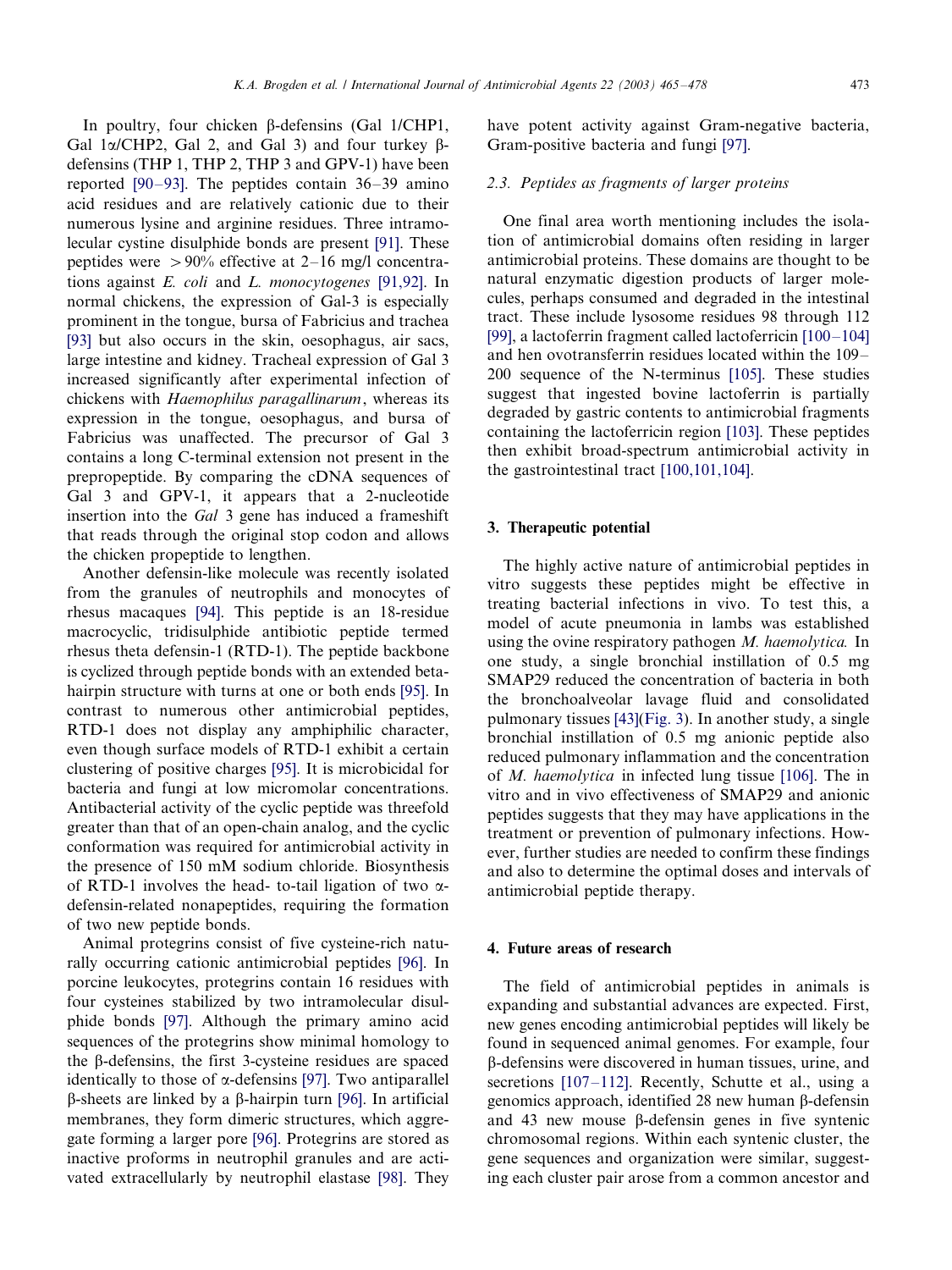<span id="page-9-0"></span>

Fig. 3. Lungs of lambs infected with M. haemolytica [\[43\].](#page-11-0) The anterior part of the right cranial lobe (A) of infected lambs consisted of areas of consolidation with necrosis and haemorrhage. Lumens contained large numbers of neutrophils, cell debris and proteinaceous exudate (B). The lesion is significantly reduced 24 h after a single treatment with SMAP29 (C). The bronchiolar walls contained moderate numbers of lymphocytes, but there was no acute inflammatory response (D).

was retained because of conserved functions [\[113\]](#page-13-0). The discovery of these novel  $\beta$ -defensin genes exemplifies how sequencing of animal genomes may also identify new antimicrobial gene products.

Second, conventional animals or transgenic animals will be likely be used as a source of antimicrobial peptides for use in the food and health industry. Bovine lactoferrin, a byproduct from cheese whey or skim milk, is commercially available as a health food in Japan [\[114\]](#page-13-0) and has been used in a wide variety of products since it was first added to infant formula in 1986 [\[115\]](#page-13-0). Similarly, recombinant human lactoferrin (rhLF), was found in transgenic cow's milk at gram per litre concentrations [\[116\]](#page-13-0). Natural hLF from human milk and rhLF had identical iron-binding and iron-release properties and were equally effective in three different in vivo infection models employing immunocompetent and leukocytopenic mice [\[116\]](#page-13-0). Lactoferrins have little toxicity and are very safe, especially when administered orally. The oral toxicity of purified lactoferrin is extremely low and 2000 mg/kg/day did not cause any adverse effects in rats of both sexes [\[115,117\]](#page-13-0). Similarly, 434 mg/kg lactoferrin was not toxic for mice [\[118\].](#page-13-0) Based

on these results, lactoferrin was considered to be a highly safe food additive in supplemented infant formula, milk, skim milk, yoghurt, chewing gum, nutritional supplements, skin care cosmetics, therapeutic diet for relief of inflammation in dogs and cats and in aquaculture feed [\[115\]](#page-13-0).

Third, antimicrobial peptides have immunoenhancing activities. For example, human neutrophil peptides (HNP) can induce adaptive immune responses to foreign antigens. Lillard et al. showed that a mixture of native HNPs (containing HNP-1, HNP-2 and HNP-3) induced adaptive host immunity to ovalbumin in mice [\[119\]](#page-13-0). Intranasal delivery of HNPs plus ovalbumin enhanced ovalbumin-specific IgG, but not IgA, antibody responses. Ovalbumin specific T cells showed marked increases in ovalbumin-specific proliferative responses and produced greater amounts of CD4<sup>+</sup> Th1 and Th2 cytokines (interferon- $\gamma$ , IL-5, IL-6 and IL-10). Similar work by Brogden et al. showed that HNPs and HBDs could also induce adaptive immune responses to ovalbumin [\[120\].](#page-13-0) Different antibody isotype and cytokine profiles, unique to the individual HNP or HBD used, were seen. Such immunoenhancing properties could be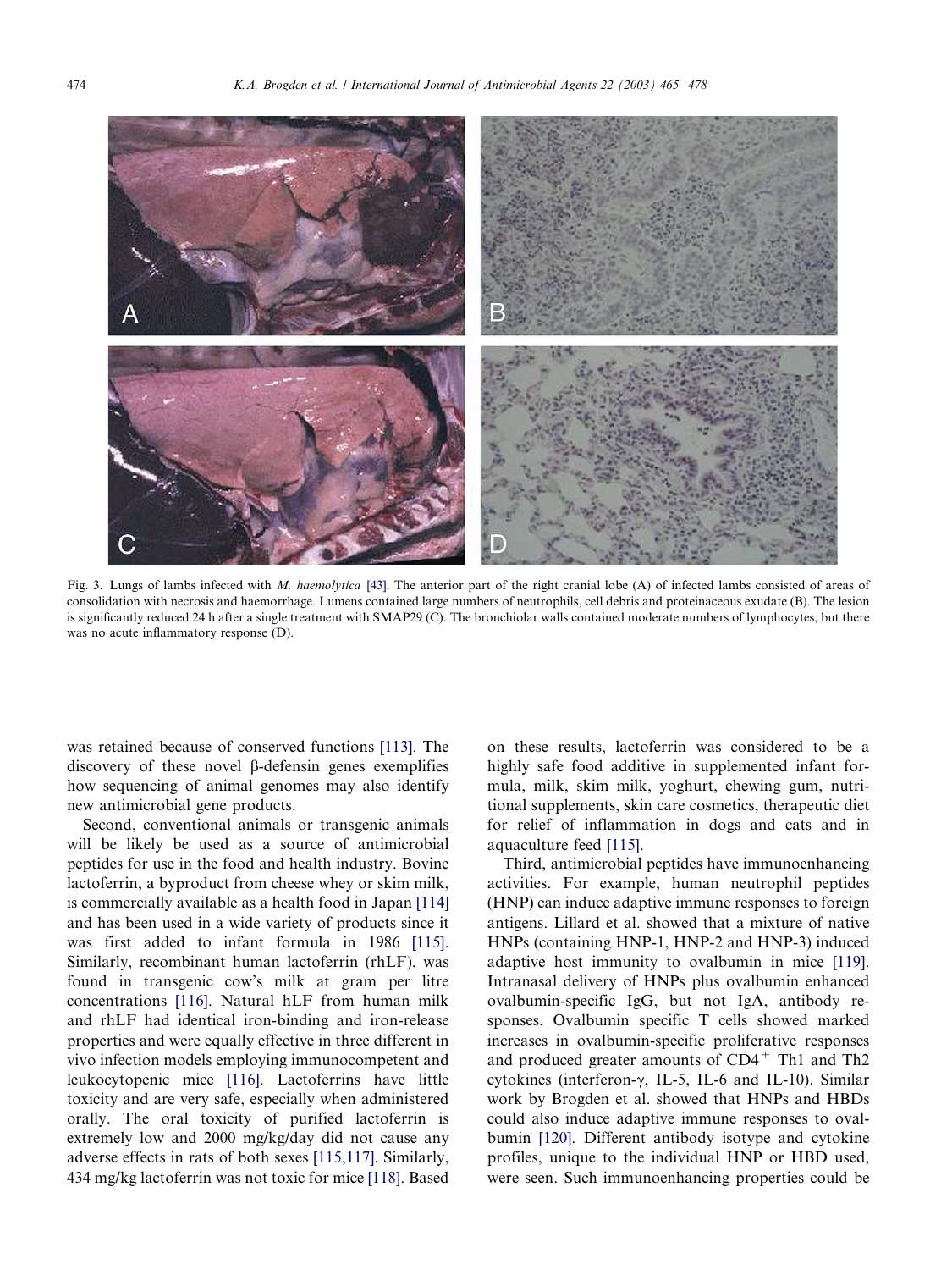<span id="page-10-0"></span>used to augment or direct favourable immune responses to co-administered antigens in vaccines for prophylactic prevention of disease [\[120\]](#page-13-0).

### 5. Summary

In this review, we presented an updated list of antimicrobial peptides found in domesticated animals including their sites of production, antimicrobial activity and their potential use for therapeutic treatment of infectious disease. These antimicrobial peptides are conserved in their structure, function and mechanisms of action, and thus it might be possible to use them to prevent or treat microbial infections. First, these peptides are generally broad-spectrum for Gram-positive bacteria, Gram-negative bacteria and fungi. Synthetic antimicrobial peptides or their congeners might be used directly as antimicrobial agents to treat infections. Preliminary studies presented here suggest that this may be possible. Second, as we begin to identify the mechanisms to initiate synthesis and release of antimicrobial peptides, it may also be possible to find ways to trigger their production in animals at times when they are most susceptible to microbial infection. Such prophylactic treatment may help animals through stressful periods (e.g. exposure to inclement weather, poor ventilation with high levels of moisture and barnyard gases, handling and transport, castration and docking, weaning and change in feed, high loads of parasites and mixing of animals from different sources). Third, it may be possible to use virus-mediated gene transfer to express antimicrobial peptides in pulmonary epithelia before or during infectious disease outbreaks. This would be particularly applicable in situations involving respiratory infections. Finally, it is possible that antimicrobial peptides could be used as mucosal adjuvants to augment or direct favourable immune responses to co-administered antigens in vaccines for prophylactic prevention of disease [\[120\]](#page-13-0).

## References

- [1] Wegener HC, Aarestrup FM, Jensen LB, Hammerum AM, Bager F. Use of antimicrobial growth promoters in food animals and Enterococcus faecium resistance to therapeutic antimicrobial drugs in Europe. Emerg Infect Dis  $1999; 5:329 - 35$ .
- [2] Witte W. Medical consequences of antibiotic use in agriculture. Science 1998:279:996-7.
- [3] Witte W, Tschape H, Klare I, Werner G, Antibiotics in animal feed. Acta Vet Scand 2000;93(Suppl):37-45.
- [4] Diekema DJ, Brueggemann AB, Doern GV. Antimicrobial-drug use and changes in resistance in Streptococcus pneumoniae . Emerg Infect Dis 2000:6:552-6.
- [5] Gaynes R, Monnet D. The contribution of antibiotic use on the frequency of antibiotic resistance in hospitals. Ciba Found Symp 1997:207:47-56.
- [6] Gaynes R. The impact of antimicrobial use on the emergence of antimicrobial-resistant bacteria in hospitals. Infect Dis Clin North Am 1997;11:757-65.
- [7] Marwick C. Animal feed antibiotic use raises drug resistance fear. J Am Med Assoc 1999:282:120-2.
- [8] Gorbach SL. Antimicrobial use in animal feed—time to stop. N Engl J Med 2001;345:1202-3.
- [9] Arthur M, Reynolds P, Courvalin P. Glycopeptide resistance in enterococci. Trends Microbiol  $1996:4:401-7$ .
- [10] Jacoby GA. Antimicrobial-resistant pathogens in the 1990s. Annu Rev Med 1996;47:169-79.
- [11] Travis SM, Anderson NN, Forsyth WR, et al. Bactericidal activity of mammalian cathelicidin-derived peptides. Infect Immun 2000:68:2748-55.
- [12] Hirata M, Shimomura Y, Yoshida M, et al. Characterization of a rabbit cationic protein (CAP18) with lipopolysaccharideinhibitory activity. Infect Immun  $1994;62:1421-6$ .
- [13] Zanetti M, Gennaro R, Romeo D. Cathelicidins: a novel protein family with a common proregion and a variabe C-terminal antimicrobial domain. FEBS Lett  $1995:374:1-5$ .
- [14] Gallo RL, Kim KJ, Bernfield M, et al. Identification of CRAMP, a cathelin-related antimicrobial peptide expressed in the embryonic and adult mouse. J Biol Chem 1997;272:13088-93.
- [15] Sawa T, Kurahashi K, Ohara M, et al. Evaluation of antimicrobial and lipopolysaccharide-neutralizing effects of a synthetic CAP18 fragment against Pseudomonas aeruginosa in a mouse model. Antimicrob Agents Chemother 1998;42:3269-75.
- [16] Boman HG. Peptide antibiotics and their role in innate immunity. Annu Rev Immunol 1995;13:61-92.
- [17] Nissen-Meyer J, Nes IF. Ribosomally synthesized antimicrobial peptides: their function, structure, biogenesis, and mechanism of action. Arch Microbiol 1997;167:67-77.
- [18] Lehrer RI, Ganz T. Antimicrobial peptides in mammalian and insect host defence. Curr Opin Immunol 1999;11:23-7.
- [19] Hancock REW. Peptide antibiotics. Lancet  $1997;349:418-22$ .
- [20] Nicolas P, Mor A. Peptides as weapons against microorganisms in the chemical defense system of vertebrates. Annu Rev Microbiol 1995;49:277-304.
- [21] Brogden KA. Ovine pulmonary surfactant induces killing of Pasteurella haemolytica, Escherichia coli, and Klebsiella pneumoniae by normal serum. Infect Immun 1992;60:5182-9.
- [22] Brogden KA, De Lucca AJ, Bland J, Elliott S. Isolation of an ovine pulmonary surfactant-associated anionic peptide bactericidal for Pasteurella haemolytica. Proc Natl Acad Sci USA 1996:93:412-6.
- [23] de Haen C, Neurath H, Teller DC. The phylogeny of trypsinrelated serine proteases and their zymogens. New methods for the investigation of distant evolutionary relationships. J Mol Biol  $1975.92.25-59$ .
- [24] Brogden KA, Ackermann M, Huttner KM. Small, anionic, and charge-neutralizing propeptide fragments of zymogens are antimicrobial. Antimicrob Agents Chem 1997;41:1615-7.
- [25] Caverly JM, Radi ZA, Andreasen CB, Dixon RA, Brogden KA, Ackermann MR. Comparison of bronchoalveolar lavage fluid obtained from Mannheimia haemolytica-inoculated calves with and without prior treatment with the selectin inhibitor TBC1269. Am J Vet Res 2001;62:665-72.
- [26] Brogden KA, Ackermann M, Huttner KM. Detection of anionic antimicrobial peptides in ovine bronchoalveolar lavage fluid and respiratory epithelium. Infect Immun 1998;66:5948-54.
- [27] Schlievert P, Johnson W, Galask RP. Bacterial growth inhibition by amniotic fluid. VI. Evidence for a zinc-peptide antibacterial system. Am J Obstet Gynecol  $1976:125:906-10$ .
- [28] Ellison RT, III, Boose D, LaForce FM. Isolation of an antibacterial peptide from human lung lavage fluid. J Infect Dis 1985:151:1123-9.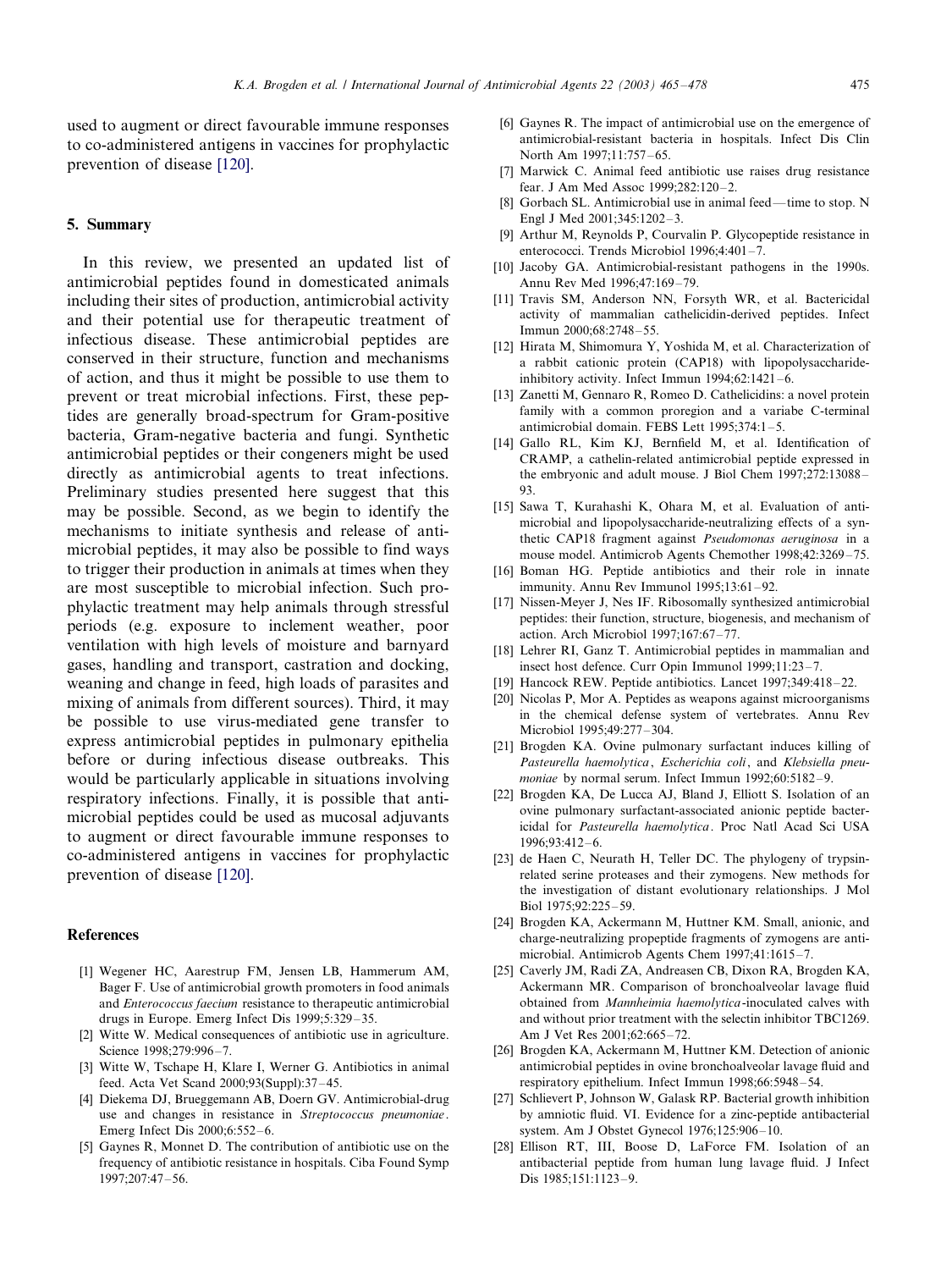- <span id="page-11-0"></span>[29] LaForce FM, Boose DS. Effect of zinc and phosphate on an antibacterial peptide isolated from lung lavage. Infect Immun 1984;45:692-6.
- [30] Bottari E. Zinc(II) complexes with aspartate and glutamate. J Coord Chem 1990;21:215-24.
- [31] Littauer UZ, Sela M. An ultracentrifugal study of the efficiency of some macromolecular inhibitors of ribonuclease. Biochim Biophys Acta 1962;61:609-11.
- [32] Sela M. Inhibition of ribonuclease by copolymers of glutamic acid and aromatic amino acids. J Biol Chem 1962;237:418-21.
- [33] Vandendriessche L. Inhibitors of ribonuclease activity. Arch Biochem Biophys  $1956:65:347-53$ .
- [34] Scocchi M, Wang SL, Zanetti M. Structural organization of the bovine cathelicidin gene family and identification of a novel member. FEBS Lett 1997;417:311-5.
- [35] Scocchi M, Bontempo D, Boscolo S, Tomasinsig L, Giulotto E, Zanetti M. Novel cathelicidins in horse leukocytes. FEBS Lett 1999:457:459-64.
- [36] Gennaro R, Zanetti M. Structural features and biological activities of the cathelicidin- derived antimicrobial peptides. Biopolymers 2000;55:31-49.
- [37] Gazit E, Boman A, Boman HG, Shai Y. Interaction of the mammalian antibacterial peptide cecropin P1 with phospholipid vesicles. Biochemistry  $1995:34:11479-88$ .
- [38] Vunnam S, Juvvadi P, Merrifield RB. Synthesis and antibacterial action of cecropin and proline-arginine-rich peptides from pig intestine. J Pept Res 1997;49:59-66.
- [39] Lee J-Y, Boman A, Chuanxin S, et al. Antibacterial peptides from pig intestine: Isolation of a mammalian cecropin. Proc Natl Acad Sci USA 1989:86:9159-62.
- [40] Zanetti M, Storici P, Tossi A, Scocchi M, Gennaro R. Molecular cloning and chemical synthesis of a novel antibacterial peptide derived from pig myeloid cells. J Biol Chem 1994;269:7855-8.
- [41] Zhang G, Ross CR, Blecha F. Porcine antimicrobial peptides: new prospects for ancient molecules of host defense. Vet Res  $2000 \cdot 31 \cdot 277 - 96$
- [42] Lee DG, Kim DH, Park Y, et al. Fungicidal effect of antimicrobial peptide, PMAP-23, isolated from porcine myeloid against Candida albicans. Biochem Biophys Res Commun 2001;282:570-4.
- [43] Brogden KA, Kalfa VC, Ackermann MR, Palmquist DE, McCray PB, Jr., Tack BF. The ovine cathelicidin SMAP29 kills ovine respiratory pathogens in vitro and in an ovine model of pulmonary infection. Antimicrob Agents Chemother  $2001;45:331-4.$
- [44] Bagella L, Scocchi M, Zanetti M. cDNA sequences of three sheep myeloid cathelicidins. FEBS Lett 1995;376:225-8.
- [45] Mahoney MM, Lee AY, Brezinski-Caliguri DJ, Huttner KM. Molecular analysis of the sheep cathelin family reveals a novel antimicrobial peptide. FEBS Lett 1995;377:519-22.
- [46] Skerlavaj B, Benincasa M, Risso A, Zanetti M, Gennaro R. SMAP-29: a potent antibacterial and antifungal peptide from sheep leukocytes. FEBS Lett 1999;463:58-62.
- [47] Saiman L, Tabibi S, Starner TD, et al. Cathelicidin peptides inhibit multiply antibiotic-resistant pathogens from patients with cystic fibrosis. Antimicrob Agents Chemother 2001;45:2838-44.
- [48] Kalfa VC, Jia HP, Kunkle RA, McCray PB, Jr., Tack BF, Brogden KA. Congeners of SMAP29 kill ovine pathogens and induce ultrastructural damage in bacterial cells. Antimicrob Agents Chemother 2001;45:3256-61.
- [49] Gennaro R, Scocchi M, Merluzzi L, Zanetti M. Biological characterization of a novel mammalian antimicrobial peptide. Biochim Biophys Acta 1998;1425:361-8.
- [50] Skerlavaj B, Scocchi M, Gennaro R, Risso A, Zanetti M. Structural and functional analysis of horse cathelicidin peptides. Antimicrob Agents Chemother 2001;45:715-22.
- [51] Skerlavaj B, Romeo D, Gennaro R. Rapid membrane permeabilization and inhibition of vital functions of Gram-negative bacteria by bactenecins. Infect Immun 1990;58:3724-30.
- [52] Frank RW, Gennaro R, Schneider K, Przybylski M, Romeo D. Amino acid sequences of two proline-rich bactenecins. Antimicrobial peptides of bovine neutrophils. J Biol Chem  $1990.265.18871 - 4$
- [53] Gennaro R, Skerlavaj B, Romeo D. Purification, composition, and activity of two bactenecins, antibacterial peptides of bovine neutrophils. Infect Immun 1989;57:3142-6.
- [54] Shamova O, Brogden KA, Zhao C, Nguyen T, Kokryakov VN, Lehrer RI. Purification and properties of proline-rich antimicrobial peptides from sheep and goat leukocytes. Infect Immun 1999;67:4106-11.
- [55] Scocchi M, Wang SL, Gennaro R, Zanetti M. Cloning and analysis of a transcript derived from two contiguous genes of the cathelicidin family. Biochim Biophys Acta Gene Struct Expr  $1998.1398.393-6$
- [56] Zanetti M, Del Sal G, Storici P, Schneider C, Romeo D. The cDNA of the neutrophil antibiotic Bac5 predicts a pro-sequence homologous to a cysteine proteinase inhibitor that is common to other neutrophil antibiotics. J Biol Chem 1993;268:522-6.
- [57] Zanetti M, Litteri L, Gennaro R, Horstmann H, Romeo D. Bactenecins, defense polypeptides of bovine neutrophils, are generated from precursor molecules stored in the large granules. J Cell Biol 1990;111:1363-71.
- [58] Boman HG, Agerberth B, Boman A. Mechanisms of action on Escherichia coli of cecropin P1 and PR-39, two antibacterial peptides from pig intestine. Infect Immun 1993;61:2978-84.
- [59] Shi J, Ross CR, Chengappa MM, Sylte MJ, McVey DS, Blecha F. Antibacterial activity of a synthetic peptide (PR-26) derived from PR-39, a proline-arginine-rich neutrophil antimicrobial peptide. Antimicrob Agents Chem 1996;40:115-21.
- [60] Zhao C, Ganz T, Lehrer RI. Structures of genes for two cathelinassociated antimicrobial peptides: prophenin-2 and PR-39. FEBS Lett 1995;376:130-4.
- [61] Zhang G, Ross CR, Dritz SS, Nietfeld JC, Blecha F. Salmonella infection increases porcine antibacterial peptide concentrations in serum. Clin Diagn Lab Immunol 1997;4:774-7.
- [62] Shi J, Ross CR, Chengappa MM, Blecha F. Identification of a proline-argining-rich antibacterial peptide from neutrophils that is analogous to PR-39, and antibacterial peptide from the small intestine. J Leukoc Biol 1994;56:807-11.
- [63] Linde CM, Hoffner SE, Refai E, Andersson M. In vitro activity of PR-39, a proline-arginine-rich peptide, against susceptible and multi-drug-resistant Mycobacterium tuberculosis. J Antimicrob Chemother  $2001:47:575-80$ .
- [64] Chan YR, Zanetti M, Gennaro R, Gallo RL. Anti-microbial activity and cell binding are controlled by sequence determinants in the anti-microbial peptide PR-39. J Invest Dermatol 2001;116:230-5.
- [65] Ikeda Y, Young LH, Scalia R, Ross CR, Lefer AM. PR-39, a proline/arginine-rich antimicrobial peptide, exerts cardioprotective effects in myocardial ischemia-reperfusion. Cardiovasc Res  $2001:49:69 - 77.$
- [66] Huang HJ, Ross CR, Blecha F. Chemoattractant properties of PR-39, a neutrophil antibacterial peptide. J Leukoc Biol 1997;61:624-9.
- [67] Harwig SS, Kokryakov VN, Swiderek KM, Aleshina GM, Zhao C, Lehrer RI. Prophenin-1, an exceptionally proline-rich antimicrobial peptide from porcine leukocytes. FEBS Lett 1995:362:65-9.
- [68] Strukelj B, Pungercar J, Kopitar G, et al. Molecular cloning and identification of a novel porcine cathelin-like antibacterial peptide precursor. Biol Chem Hoppe-Seyler 1995;376:507-10.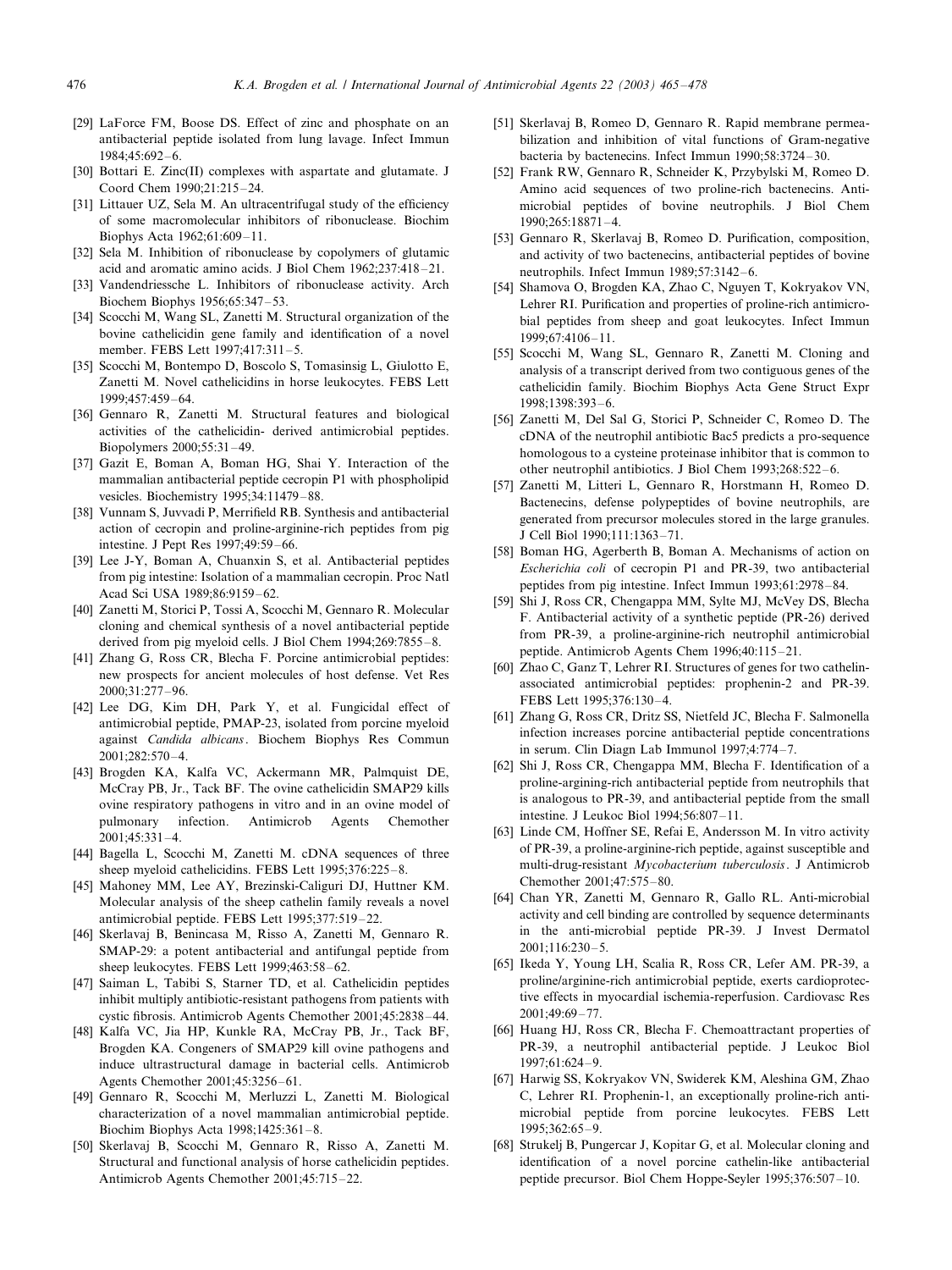- <span id="page-12-0"></span>[69] Selsted ME, Novotny MJ, Morris WL, Tang YQ, Smith W, Cullor JS. Indolicidin, a novel bactericidal tridecapeptide amide from neutrophils. J Biol Chem  $1992;267:4292-5$ .
- [70] Del Sal G, Storici P, Schneider C, Romeo D, Zanetti M. cDNA cloning of the neutrophil bactericidal peptide indolicidin. Biochem Biophys Res Commun 1992;187:467-72.
- [71] Ladokhin AS, Selsted ME, White SH. Bilayer interactions of indolicidin, a small antimicrobial peptide rich in tryptophan, proline, and basic amino acids. Biophys J 1997;72:794-805.
- [72] Ganz T, Lehrer RI. Defensins. Pharmac Ther 1995;66:191-205.
- [73] Lehrer RI, Selsted ME, Szklarek D, Fleischmann J. Antibacterial activity of microbicidal cationic proteins 1 and 2, matural peptide antibiotics of rabbit lung macrophages. Infect Immun 1983;42:10-4.
- [74] Lehrer RI, Ganz T, Szklarek D, Selsted ME. Modulation of the in vitro candidacidal activity of human neutrophil defensins by target cell metabolism and divalent cations. J Clin Invest  $1988.81.1829 - 35$
- [75] Lehrer RI, Daher K, Ganz T, Selsted ME. Direct inactivation of viruses by MCP-1 and MCP-2, natural peptide antibiotics from rabbit leukocytes. J Virol 1985;54:467-72.
- [76] Ganz T, Selsted ME, Lehrer RI. Defensins. Eur J Haematol  $1990 \cdot 44 \cdot 1 - 8$
- [77] Selsted ME, Tang Y-Q, Morris WL, et al. Purification, primary structures, and antibacterial activities of  $\beta$ -defensins, a new family of antimicrobial peptides from bovine neutrophils. Biol Chem  $1993;268:6641-8$ .
- [78] Yount NY, Yuan J, Tarver A, et al. Cloning and expression of bovine neutrophil beta-defensins. Biosynthetic profile during neutrophilic maturation and localization of mature peptide to novel cytoplasmic dense granules. J Biol Chem 1999;274:26249-58.
- [79] Tang YQ, Selsted ME. Characterization of the disulfide motif in BNBD-12, an antimicrobial beta-defensin peptide from bovine neutrophils. J Biol Chem 1993;268:6649-53.
- [80] Ryan LK, Rhodes J, Bhat M, Diamond G. Expression of betadefensin genes in bovine alveolar macrophages. Infect Immun 1998:66:878-81.
- [81] Diamond G, Zasloff M, Eck H, Brasseur M, Maloy WL, Bevins CL. Tracheal antimicrobial peptide, a cysteine-rich peptide from mammalian tracheal mucosa: peptide isolation and cloning of a cDNA. Proc Natl Acad Sci USA 1991;88:3952-6.
- [82] Diamond G, Zasloff M, Eck H, Brasseur M, Maloy W, Bevins C. A novel antimicrobial peptide from mammalian tracheal mucosa. Chest 1992;101:47S.
- [83] Schonwetter BS, Stolzenberg ED, Zasloff MA. Epithelial antibiotics induced at sites of inflammation. Science 1995;267:1645-8.
- [84] Diamond G, Jones DE, Bevins CL. Airway epithelial cells are the site of expression of a mammalian antimicrobial peptide gene. Proc Natl Acad Sci USA 1993;90:4596-600.
- [85] Diamond G, Bevins C. Endotoxin upregulates expression of an antimicrobial peptide gene in mammalian airway epithelial cells. Chest 1994;105:51S-2S.
- [86] Huttner KM. Antimicrobial peptide expression is developmentally regulated in the ovine gastrointestinal tract. Am Soc Nutr Sci 1998:297S-9S.
- [87] Iannuzzi L, Gallagher DS, Di Meo GP, Diamond G, Bevins CL, Womack JE. High-resolution FISH mapping of  $\beta$ -defensin genes to river buffalo and sheep chromosomes suggests a chromosome discrepancy in cattle standard karyotypes. Cytogenet Cell Genet  $1996:75:10-3.$
- [88] Zhao C, Nguyen T, Liu L, Shamova O, Brogden K, Lehrer RI. Differential expression of caprine  $\beta$ -defensins in digestive and respiratory tissues. Infect Immun  $1999:67:6221-4$ .
- [89] Shi J, Zhang G, Wu H, Ross C, Blecha F, Ganz T. Porcine epithelial b-defensin 1 is expressed in the dorsal tongue at antimicrobial concentrations. Infect Immun 1999;67:3121-7.
- [90] Brockus CW, Jackwood MW, Harmon BG. Characterization of beta-defensin prepropeptide mRNA from chicken and turkey bone marrow. Anim Genet 1998;29:283-9.
- [91] Harwig SS, Swiderek KM, Kokryakov VN, et al. Gallinacins: cysteine-rich antimicrobial peptides of chicken leukocytes. FEBS Lett 1994;342:281-5.
- [92] Evans EW, Beach FG, Moore KM, Jackwood MW, Glisson JR, Harmon BG. Antimicrobial activity of chicken and turkey heterophil peptides CHP1, CHP2, THP1, and THP3. Vet Microbiol 1995:47:295-303.
- [93] Zhao C, Nguyen T, Liu L, Sacco RE, Brogden KA, Lehrer RI. Gallinacin-3, an inducible epithelial beta-defensin in the chicken. Infect Immun 2001;69:2684-91.
- [94] Tang YQ, Yuan J, Osapay G, et al. A cyclic antimicrobial peptide produced in primate leukocytes by the ligation of two truncated alpha-defensins. Science  $1999:286:498-502$ .
- [95] Trabi M, Schirra HJ, Craik DJ. Three-dimensional structure of RTD-1, a cyclic antimicrobial defensin from rhesus macaque leukocytes. Biochemistry 2001;40:4211-21.
- [96] Roumestand C, Louis V, Aumelas A, Grassy G, Calas B, Chavanieu A. Oligomerization of protegrin-1 in the presence of DPC micelles. A proton high-resolution NMR study. FEBS Lett 1998:421:263-7.
- [97] Kokryakov VN, Harwig SS, Panyutich EA, et al. Protegrins: leukocyte antimicrobial peptides that combine features of corticostatic defensins and tachyplesins. FEBS Lett 1993;327:231-6.
- [98] Shi JS, Ganz T. The role of protegrins and other elastaseactivated polypeptides in the bactericidal properties of porcine inflammatory fluids. Infect Immun  $1998;66:3611-7$ .
- [99] Pellegrini A, Thomas U, Bramaz N, Klauser S, Hunziker P, von Fellenberg R. Identification and isolation of a bactericidal domain in chicken egg white lysozyme. J Appl Microbiol  $1997.82.372 - 8$
- [100] Dionysius DA, Milne JM. Antibacterial peptides of bovine lactoferrin: purification and characterization. J Dairy Sci 1997;80:667-74.
- [101] Haug BE, Skar ML, Svendsen JS. Bulky aromatic amino acids increase the antibacterial activity of 15-residue bovine lactoferricin derivatives. J Pept Sci  $2001;7:425-32$ .
- [102] Kuwata H, Yip TT, Yip CL, Tomita M, Hutchens TW. Bactericidal domain of lactoferrin: detection, quantitation, and characterization of lactoferricin in serum by SELDI affinity mass spectrometry. Biochem Biophys Res Commun 1998;245:764-73.
- [103] Kuwata H, Yip TT, Tomita M, Hutchens TW. Direct evidence of the generation in human stomach of an antimicrobial peptide domain (lactoferricin) from ingested lactoferrin. Biochim Biophys Acta 1998;1429:129-41.
- [104] Ueta E, Tanida T, Osaki T. A novel bovine lactoferrin peptide, FKCRRWQWRM, suppresses Candida cell growth and activates neutrophils. J Pept Res 2001;57:240-9.
- [105] Ibrahim HR, Sugimoto Y, Aoki T. Ovotransferrin antimicrobial peptide (OTAP-92) kills bacteria through a membrane damage mechanism. Biochim Biophys Acta 2000;1523:196-205.
- [106] Kalfa VC, Palmquist D, Ackermann MR, Brogden KA. Suppression of Mannheimia (Pasteurella) haemolytica serovar 1 infection in lambs by intrapulmonary administration of ovine antimicrobial anionic peptide. Int J Antimicrob Agents  $2001:17:505-10.$
- [107] Bensch LW, Raida M, Magert H-J, Schulz-Knappe P, Forssmann W-G. hBD-1: a novel  $\beta$ -defensin from human plasma. FEBS Lett 1995:368:331-5.